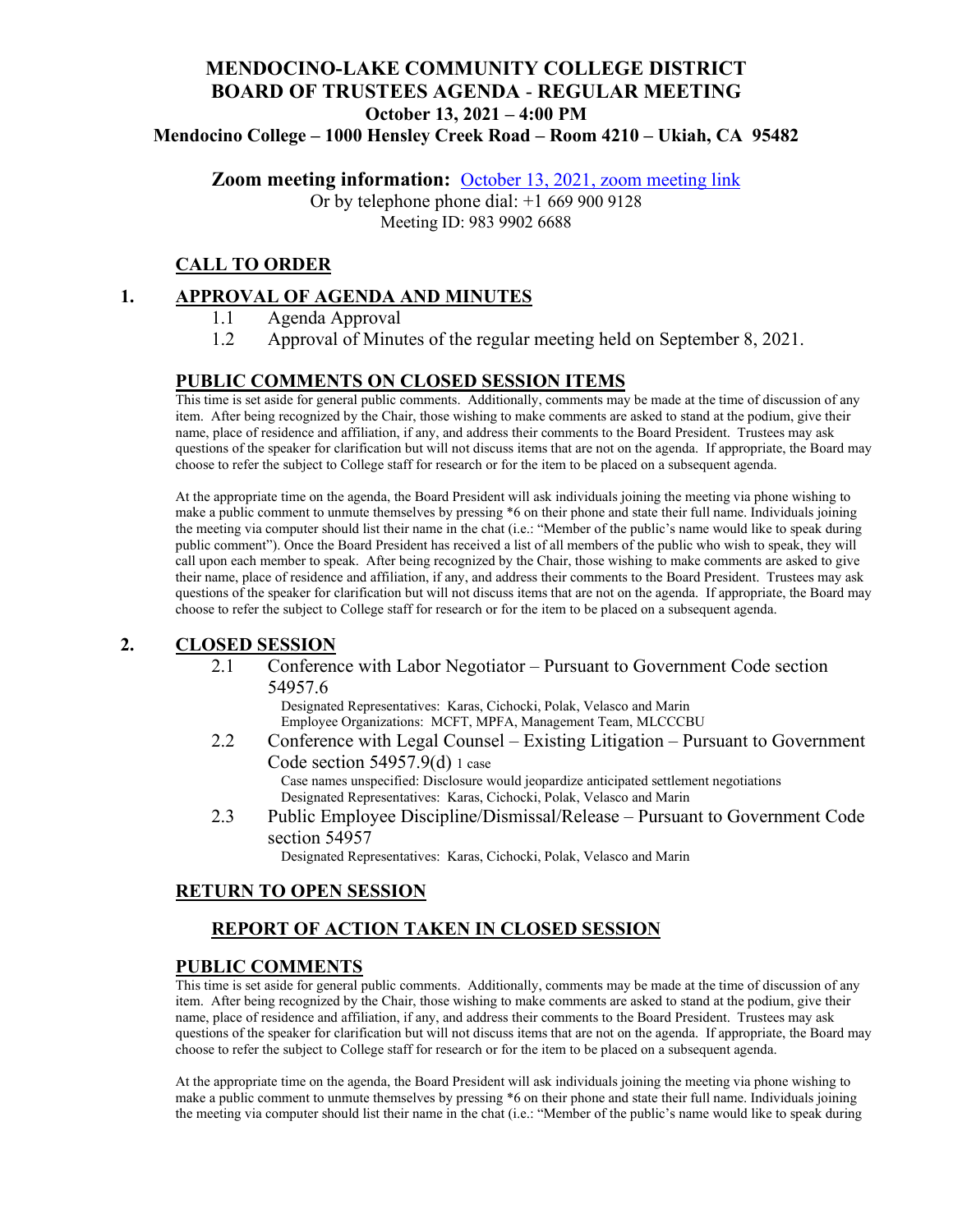public comment"). Once the Board President has received a list of all members of the public who wish to speak, they will call upon each member to speak. After being recognized by the Chair, those wishing to make comments are asked to give their name, place of residence and affiliation, if any, and address their comments to the Board President. Trustees may ask questions of the speaker for clarification but will not discuss items that are not on the agenda. If appropriate, the Board may choose to refer the subject to College staff for research or for the item to be placed on a subsequent agenda.

# **3. PRESIDENT AND ADMINISTRATION REPORT**

3.1 A report from Superintendent/President Karas is presented as information

# **CONSENT AGENDA**

#### **4. Personnel**

4.1 Consideration to approve Personnel List – Short Term Non-Continuing Employees

Recommendation to approve the list of short-term non-continuing personnel as presented

- 4.2 Consideration to approve Personnel List Part-Time Faculty Recommendation to approve the list of part-time faculty as presented
- 4.3 Consideration to approve List of Volunteers Recommendation to approve the list of volunteers as presented
- 4.4 Consideration to Employ Classified Recommendation to approve the employment of classified personnel as presented
- 4.5 Consideration to Employ Classified Administrator Recommendation to approve the employment of the classified administrator as presented
- 4.6 Consideration of Reclassification Permanent Classified Recommendation to approve the reclassification of positions as presented
- 4.7 Consideration to Ratify Resignations Classified Recommendation to ratify the ratify the classified resignations as presented
- 4.8 Consideration to Approve the Notification of Classified Layoffs Resolution #10-21-01

Recommendation to adopt Resolution #10-21-01 – Notification of Classified Layoffs

4.9 Consideration of the Mendocino-Lake Community College Classified Bargaining Unit/SEIU, Local 1021 (MLCCCBU) 2022/23 Contract Reopener Recommendation to receive the initial 2022/23 collective bargaining proposal from the Mendocino-Lake Community College Classified Bargaining Unit/SEIU, Local 1021 (MLCCCB U)

#### **5. Other Items**

- 5.1 Fiscal Report as of August 31, 2021
- Recommendation to accept the report as presented 5.2 Academic Calendar
	- Recommendation to adopt the 2022/23 academic calendar as presented

# **6. ACTION ITEMS**

6.1 Contracts and Agreements

Recommendation to ratify the contracts and agreements as presented

- 6.2 2021/22 District Priorities Recommendation to establish the 2021/22 District Priorities as presented
- 6.3 Mendocino-Lake Adult and Career Education Consortium Resolution #10-21- 02

Recommendation to adopt resolution 10-21-02 as presented

6.4 Board Policy Additions and Revisions – Second Reading Recommendation to approve the Board policy additions and revisions as presented

#### **7. BIG PICTURE**

Career Technical Education Highlights A presentation by Vice President of Academic Affairs Polak

# **8. INFORMATIONAL ITEMS AND REPORTS**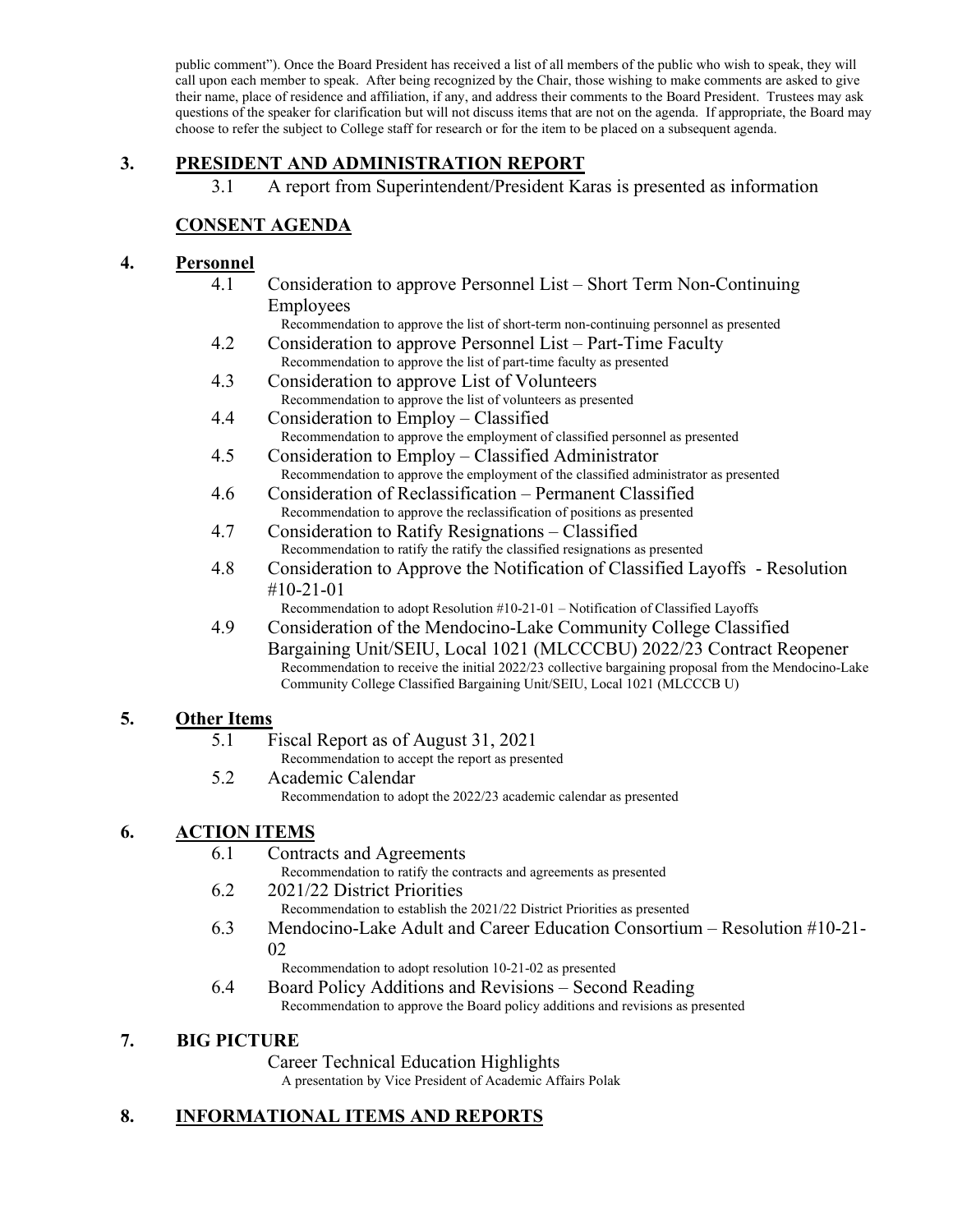- 8.1 Mendocino College Foundation, Inc. Mendocino college Foundation informational report
- 8.2 Constituent Group Reports Reports from constituent groups are presented as information
- 8.3 Board Policy Additions and Revisions First Reading Revisions and additions to Board policies are presented for information and review
- 8.4 Decennial Redistricting A report on the background and process is presented as information

### **9. TRUSTEE COMMUNICATIONS**

- 9.1 Trustee Reports
	- Written and oral reports from Trustees are presented as information
- 9.2 Future Agenda Items Board discussion about topics to be included on future agendas

# **10. ADJOURNMENT**

**ADA Compliance: Persons with disabilities needing assistance, please notify the Superintendent/President's Office at 468-3071 no later than 24 hours prior to the scheduled meeting.** 

**Agenda Packet and Supporting Documents Notice: The agenda packet and supporting materials can be found on the college**  website at : **[Board of Trustee meeting documentation](https://www.mendocino.edu/botagendas)** 

#### *Future Board Meetings:*

• *Regular Meeting – Wednesday, November 10, 2021, 4:00 PM, Room 4210 and available via ZOOM*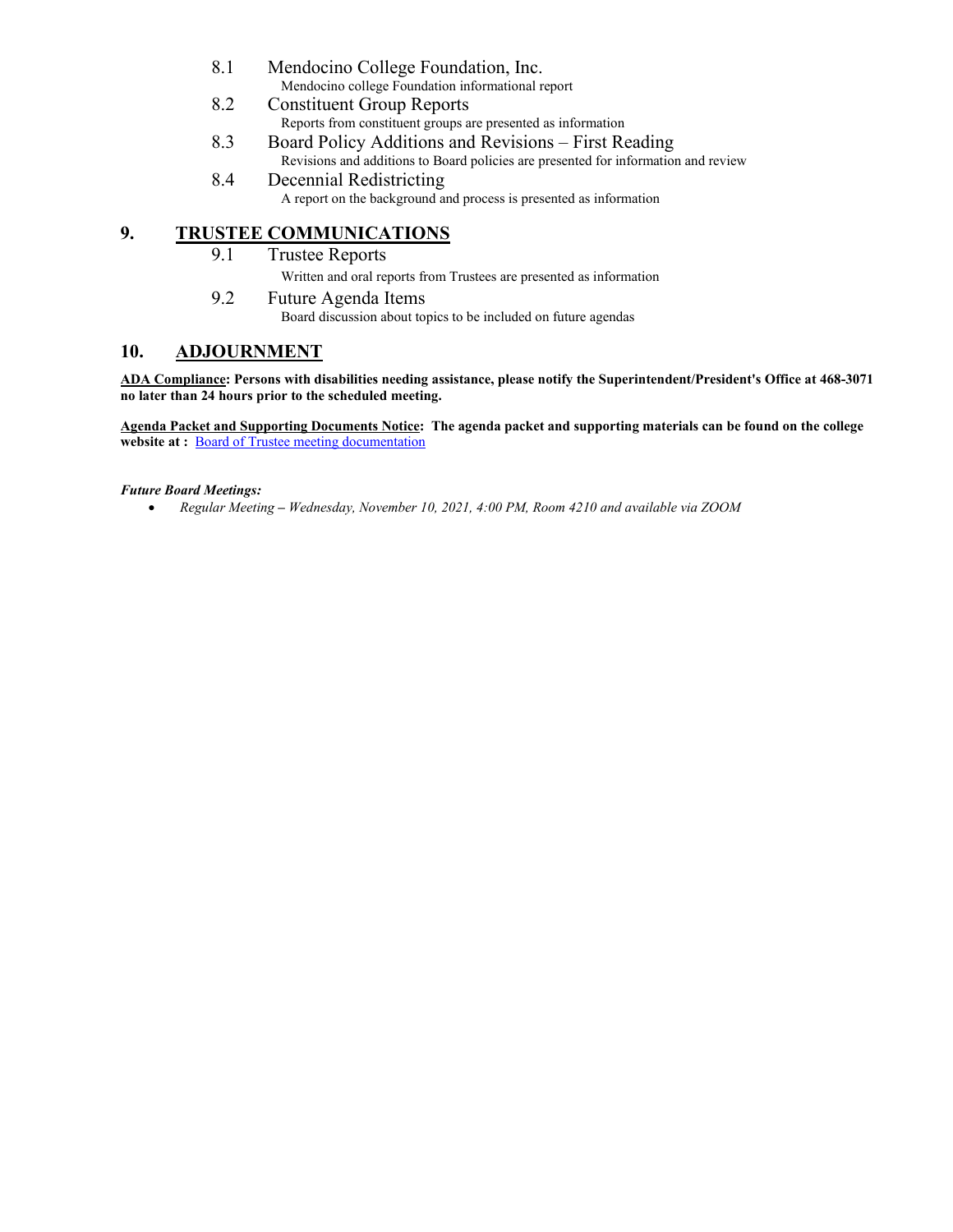# **MENDOCINO-LAKE COMMUNITY COLLEGE DISTRICT** MINUTES OF THE MEETING OF THE BOARD OF TRUSTEES

A regular meeting of the Mendocino-Lake Community College District Board of Trustees was convened on Wednesday, September 8, 2021, at Mendocino College, 1000 Hensley Creek Road, Ukiah, CA and also using ZOOM remote meeting technology.

| Call to Order                  |                                                                                                            | Trustee Pinoli, Board President, called the meeting to order at 4:00 PM.                                                                                                                                                                                       |                                                                                      |  |  |
|--------------------------------|------------------------------------------------------------------------------------------------------------|----------------------------------------------------------------------------------------------------------------------------------------------------------------------------------------------------------------------------------------------------------------|--------------------------------------------------------------------------------------|--|--|
| <b>Board Members</b>           | President<br>Vice President<br>Clerk<br>Trustee<br>Trustee<br>Trustee<br>Trustee<br><b>Student Trustee</b> | Robert Jason Pinoli<br>Marie L. Myers<br>Ed Nickerman<br><b>Xochilt Martinez</b><br>John Tomkins<br>TeMashio Anderson<br>Noel O'Neill<br>Leonardo Rodriguez                                                                                                    | present<br>present<br>present<br>present<br>present<br>present<br>present<br>present |  |  |
| Secretary                      |                                                                                                            | Timothy Karas, Superintendent/President (present)                                                                                                                                                                                                              |                                                                                      |  |  |
| <b>Support Staff</b>           |                                                                                                            | Mary Lamb, Executive Assistant to the Superintendent/President                                                                                                                                                                                                 |                                                                                      |  |  |
| <b>Staff Representatives</b>   | Services (present)                                                                                         | Eileen Cichocki, Assistant Superintendent/Vice President of Administrative<br>Debra Polak, Vice President of Academic Affairs (present)<br>Ulises Velasco, Vice President of Student Services (present)<br>Nicole Marin, Director of Human Resources (present) |                                                                                      |  |  |
| Constituent<br>Representatives | Academic Senate<br><b>Classified Senate</b><br>Management Team                                             | Catherine Indermill, President (present)<br>Lauren Simmonds, President (present)<br>Janet Daugherty, President (present)                                                                                                                                       |                                                                                      |  |  |
| Agenda Approval                | approved via the following vote:                                                                           | M/S (Tomkins/Myers) to approve the agenda as presented. The matter was                                                                                                                                                                                         |                                                                                      |  |  |
|                                | Ayes<br><b>Noes</b><br>Abstentions<br>Absent<br><b>Advisory Vote</b>                                       | and Pinoli<br>None<br>None<br>None<br>Rodriguez - aye                                                                                                                                                                                                          | Nickerman, O'Neill, Martinez, Myers, Anderson, Tomkins                               |  |  |
| <b>Approval of Minutes</b>     | following vote:                                                                                            | M/S (Tomkins/Myers) to approve the minutes of the regular board meeting<br>held on August 11, 2021, as presented. The matter was approved with the                                                                                                             |                                                                                      |  |  |
|                                | Ayes<br><b>Noes</b>                                                                                        | Tomkins, and Pinoli<br>None                                                                                                                                                                                                                                    | Martinez, Anderson, Nickerman, O'Neill, Myers,                                       |  |  |
|                                |                                                                                                            |                                                                                                                                                                                                                                                                |                                                                                      |  |  |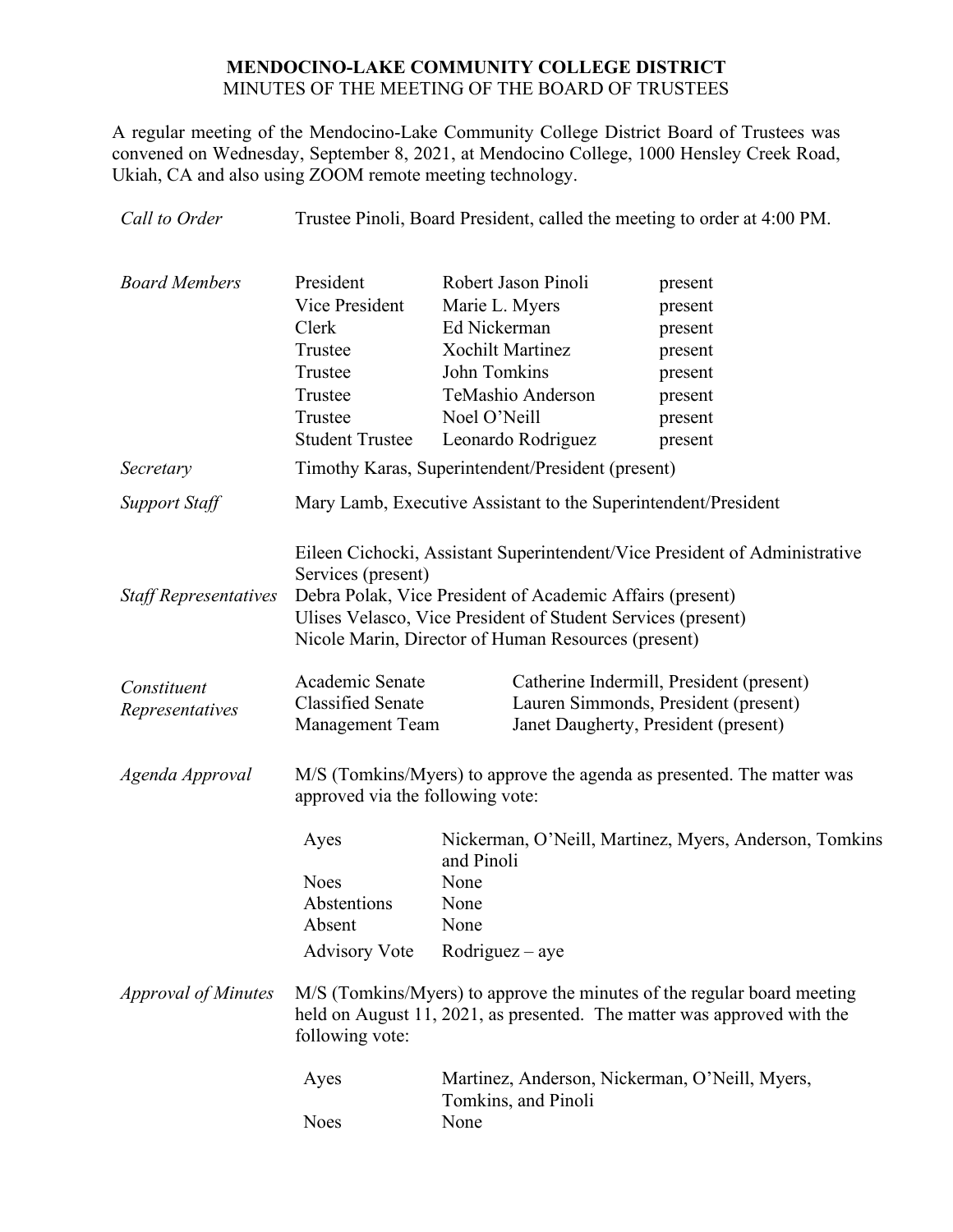|                                           | Abstentions           | None                                                                                                                                                      |
|-------------------------------------------|-----------------------|-----------------------------------------------------------------------------------------------------------------------------------------------------------|
|                                           | Absent                | None                                                                                                                                                      |
|                                           | <b>Advisory Vote</b>  | $Rodriguez - aye$                                                                                                                                         |
| Public Comment on<br>Closed Session Items |                       | There were no comments made on closed session items.                                                                                                      |
|                                           | <b>CLOSED SESSION</b> | Board President Pinoli informed the board since there were no items for<br>discussion in closed session, they will not be adjourning into closed session. |
| <b>Public Comments</b>                    |                       | There were no comments from the public at this time.                                                                                                      |
|                                           |                       | PRESIDENT AND ADMINISTRATION REPORT                                                                                                                       |

A written report was presented by Superintendent/President Karas who added the following information:

Our second cohort of the Utility Line Arborist program have begun their training. Graduates of the program will be making a living wage and we anticipate them being hired by the various employers in this area very quickly.

We are currently running three sports this semester which are Men's and Women's soccer and Women's volleyball. Currently both the Men's Soccer and the Women's Volleyball teams are currently undefeated.

Tomorrow we will be holding another vaccine clinic on the Ukiah campus. First and second doses of the vaccine will be administered to anyone wishing to receive them.

#### **CONSENT AGENDA**

M/S (Tomkins/Nickerman) Board of Trustees does hereby approve the Consent Agenda as presented. The consent agenda was approved with the following vote:

| Ayes        | Martinez, Myers, O'Neill, Tomkins, Anderson, Nickerman |
|-------------|--------------------------------------------------------|
|             | and Pinoli                                             |
| <b>Noes</b> | None                                                   |
| Abstentions | None                                                   |
| Absent      | None                                                   |
|             | Advisory Vote Rodriguez - aye                          |

Items with an asterisk \* were approved by one motion as the Consent Agenda.

#### **Personnel**

*Consideration to approve Personnel List – Short Term Non-Continuing* 

\*RESOLVED, That the Mendocino-Lake Community College District Board of Trustees does hereby ratify the employment of the short-term noncontinuing (STNC) employees as submitted and presented at the meeting pending receipt of all necessary employment eligibility requirements.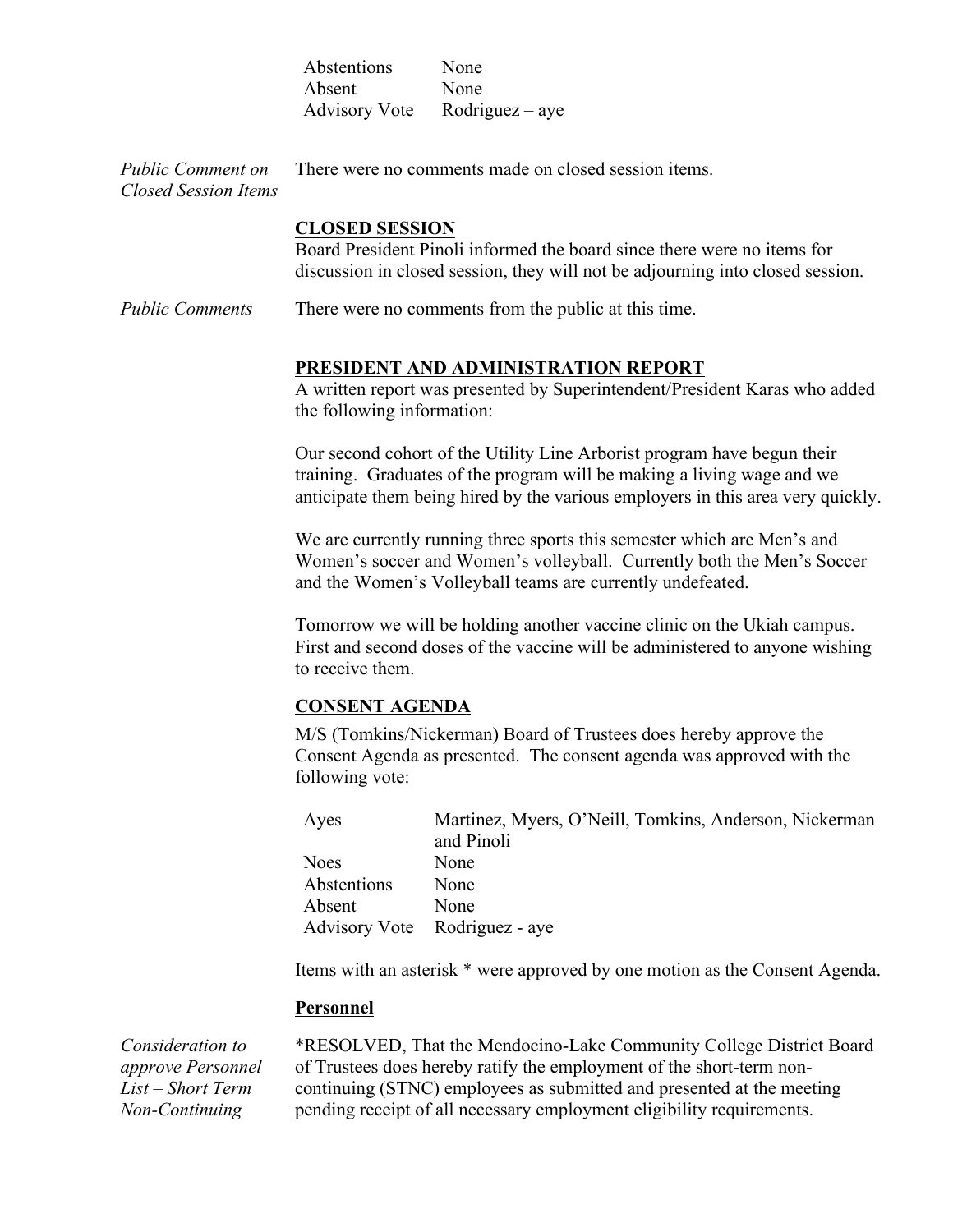#### *Employees*

*Consideration to approve personnel List – Part-Time Faculty*

*Consideration to approve the List of Volunteers*

*Consideration to approve Employment – Full-Time Faculty*

*Consideration to approve Employment – Full-Time Faculty – contract correction*

*Consideration to renew contracts for categorically funded faculty*

*Consideration to approve transfer – Classified*

*Consideration to ratify resignation – Classified*

*Consideration to ratify the Mendocino College Federation of Teachers (MCFT) Bargaining Unit/AFT/CFT 2021-24 Tentative Agreement*

\*RESOLVED, That the Mendocino-Lake Community College District Board of Trustees does hereby approve the employment of the Part-Time Faculty for the Fall 2021 semester as presented pending receipt of all necessary employment eligibility requirements.

\*RESOLVED, That the Mendocino-Lake Community College District Board of Trustees does hereby approve the list of volunteers as presented.

\*RESOLVED, That the Mendocino-Lake Community College District Board of Trustees hereby employs Mark Osea, Counselor, Tenure-Track – Full-Time – Articulation Officer/Transfer Counselor effective October 1, 2021; pending receipt of all necessary employment eligibility requirements.

\*RESOLVED, That the Mendocino-Lake Community College District Board of Trustees hereby employs Maria (Meztli) Avina Patino as a tenure-track full-time counselor in EOPS/CARE effective September 1, 2021, pending receipt of all necessary employment eligibility requirements. The correction being based on her previous service as a categorically funded, temporary counselor for the District, Ms. Avina Patino shall begin her probationary contract as a second-year contract.

\*RESOLVED, That the Mendocino-Lake Community College District Board of Trustees hereby approves the six-month categorically funded faculty contract for Brenda Estrada, FYI Counselor, as presented.

\*RESOLVED, That the Mendocino-Lake Community College District Board of Trustees hereby approves the transfer of Naoto Horiguichi, Student Life Specialist, effective December 1, 2021, as presented.

\*RESOLVED, That the Mendocino-Lake Community College District Board of Trustees hereby ratifies the resignation of Ginger Bushway, Nursing Support Specialist II effective December 31, 2021.

\*RESOLVED, That the Mendocino-Lake Community College District Board of Trustees hereby ratifies the 2021-2024 Tentative Agreement between the Mendocino-Lake Community College District and the Mendocino College Federation of Teachers (MCFT) as presented.

*Consideration to ratify the Mendocino-Lake Community College*  \*RESOLVED, That the Mendocino-Lake Community College District Board of Trustees hereby ratifies the 2021-2024 Tentative Agreement between the Mendocino-Lake Community College District and the Mendocino-Lake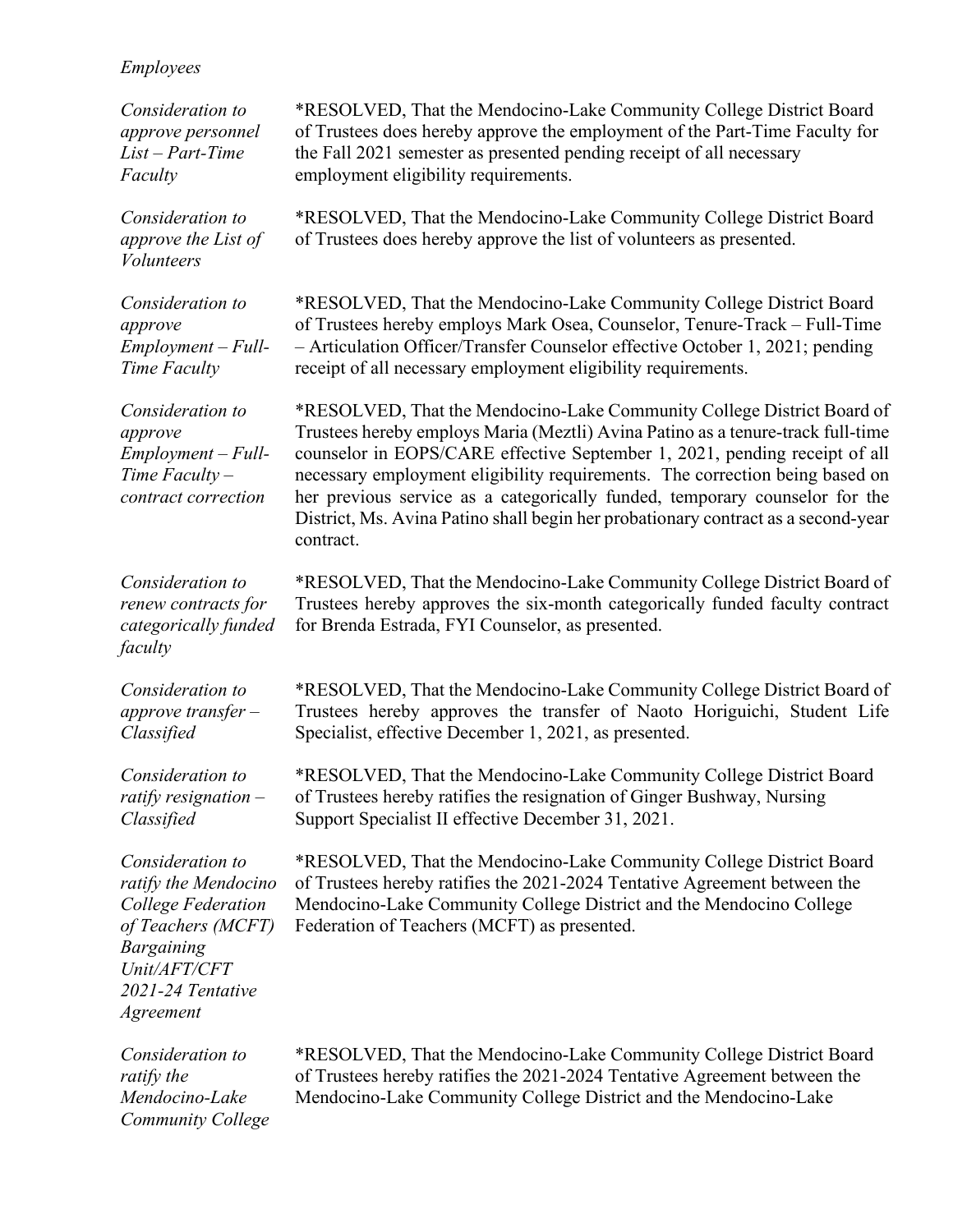*Classified Bargaining Unit/SEIU Local 1021 2021-24 Tentative Agreement*  Community College Classified Bargaining Union, SEIU Local 1021 as presented. *Consideration to ratify the Mendocino-Lake Community College Management Team, 2021-22 Tentative Agreement* \*RESOLVED, That the Mendocino-Lake Community College District Board of Trustees hereby ratifies the 2021-2024 Tentative Agreement between the Mendocino-Lake Community College District and the Mendocino-Lake Community College Management Team as presented. *Consideration to ratify the Vice President Salary Schedule 2021/22 (Rev. September 1, 2021)* \*RESOLVED, That the Mendocino-Lake Community College District Board of Trustees hereby ratifies the 2021/22 effective September 1, 2021 salary schedule adjustment between the Mendocino-Lake Community College District and the Vice Presidents. **Other Items** *Donations* \*RESOLVED, That the Mendocino-Lake Community College District Board of Trustees hereby accepts the donations to Mendocino College by Donald Canaparo and Safeway, Ukiah. *Public Hearing on Proposed Adopted Budget* At 4:30 PM, Trustee Pinoli opened the public hearing on the proposed adopted budget for any comments from the public. Receiving no comments from the public, the public hearing was closed at 4:33 pm. **ACTION ITEMS** *2021/22 Adopted Budget* After reviewing the information presented and subsequent discussion, the board took the following action: M/S (Nickerman/Myers) that the Mendocino-Lake Community College District Board of Trustees does adopt the proposed 2021/22 Adopted Budget as presented and shown on Attachments A through I with the following vote: Ayes Anderson, Martinez, Myers, Nickerman, O'Neill, Tomkins, and Pinoli Noes None Abstentions None Absent None Advisory Vote Rodriguez - aye

# **INFORMATIONAL REPORTS**

*Mendocino College Foundation, Inc.* A written report was submitted by the Mendocino College Foundation staff. Joe Atherton, Director of Fiscal Services stated he had nothing to add.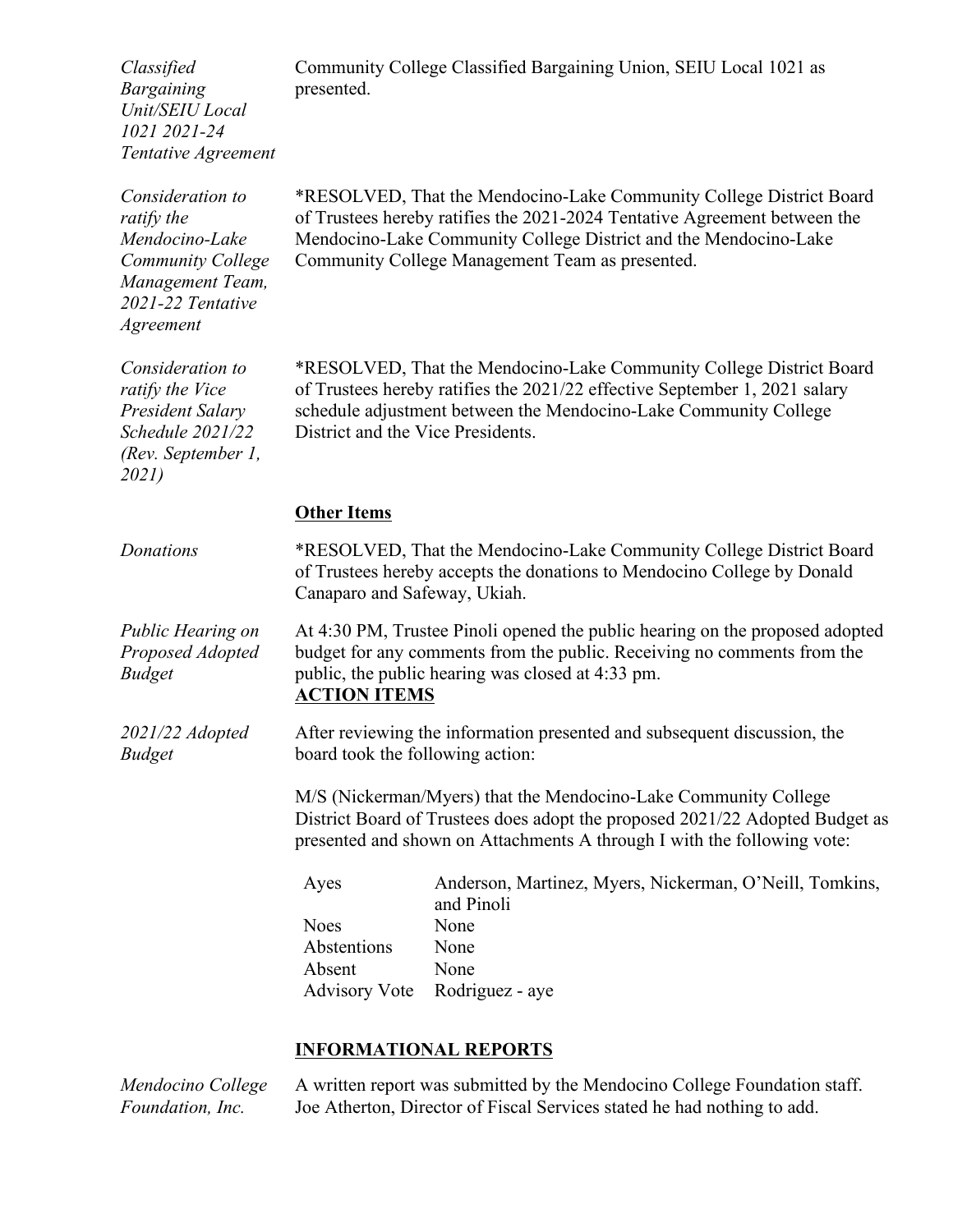*Friends of the Mendocino College Coastal Field Station and Natural Sciences Affiliate* A written report was submitted by Dr. Steve Cardimona, Professor of Earth Science. *Constituents Group Reports Academic Senate* A written report was submitted by Academic Senate President Indermill who

added at their recent faculty meeting they recognized the classified staff and the work they do for and on behalf of the faculty.

#### *Classified Senate*

A written report was submitted by Classified Senate President Lauren Simmonds who stated she had nothing to add.

#### *Management Team*

A written report was submitted by Management Team President Janet Daugherty who stated she had nothing to add.

# **TRUSTEE COMMUNICATION**

| <b>Board Policies</b><br>Additions and<br>$Revisions - First$<br>Reading | Board policy 2900 - SARS-COV-2 (COVID-19) Vaccination Requirement -<br>Employees and Board Policy 2901 - SARS-COV-2 (COVID-19) Vaccination<br>Requirement - Students were presented for review and discussion. Additional<br>discussion and/or adoption of these policies will take place at the October 2021<br>board meeting. |
|--------------------------------------------------------------------------|---------------------------------------------------------------------------------------------------------------------------------------------------------------------------------------------------------------------------------------------------------------------------------------------------------------------------------|
| <b>Trustee Reports</b>                                                   | Trustees commented orally on their recent college-related activities.                                                                                                                                                                                                                                                           |
|                                                                          | Trustee Anderson thanked everyone for the great work they are doing and was<br>excited to hear about the sports that are taking place. He added the Utility Line<br>Arborist is a great program and is happy to hear it is moving forward.                                                                                      |
|                                                                          | Trustee Martinez echoed her appreciation for all the work that is being done at<br>the college. She also informed the other board members she attended the fall<br>in-service and was glad to see everyone in their element.                                                                                                    |
|                                                                          | Trustee Myers stated she would like to see more movement toward additional<br>face-to-face classes.                                                                                                                                                                                                                             |
|                                                                          | Trustee Nickerman stated he had nothing to add.                                                                                                                                                                                                                                                                                 |
|                                                                          | Trustee O'Neill congratulated Student Trustee Rodriguez on his election to the<br>California Community College Trustees board.                                                                                                                                                                                                  |
|                                                                          | Trustee Tomkins informed the board and members of the public the work on<br>the budget was excellent and expressed his thanks for all the information the<br>employee information.                                                                                                                                              |
|                                                                          | Trustee Pinoli thanked everyone for their participation over the past 17 months<br>as well as this initial meeting using the hybrid format.                                                                                                                                                                                     |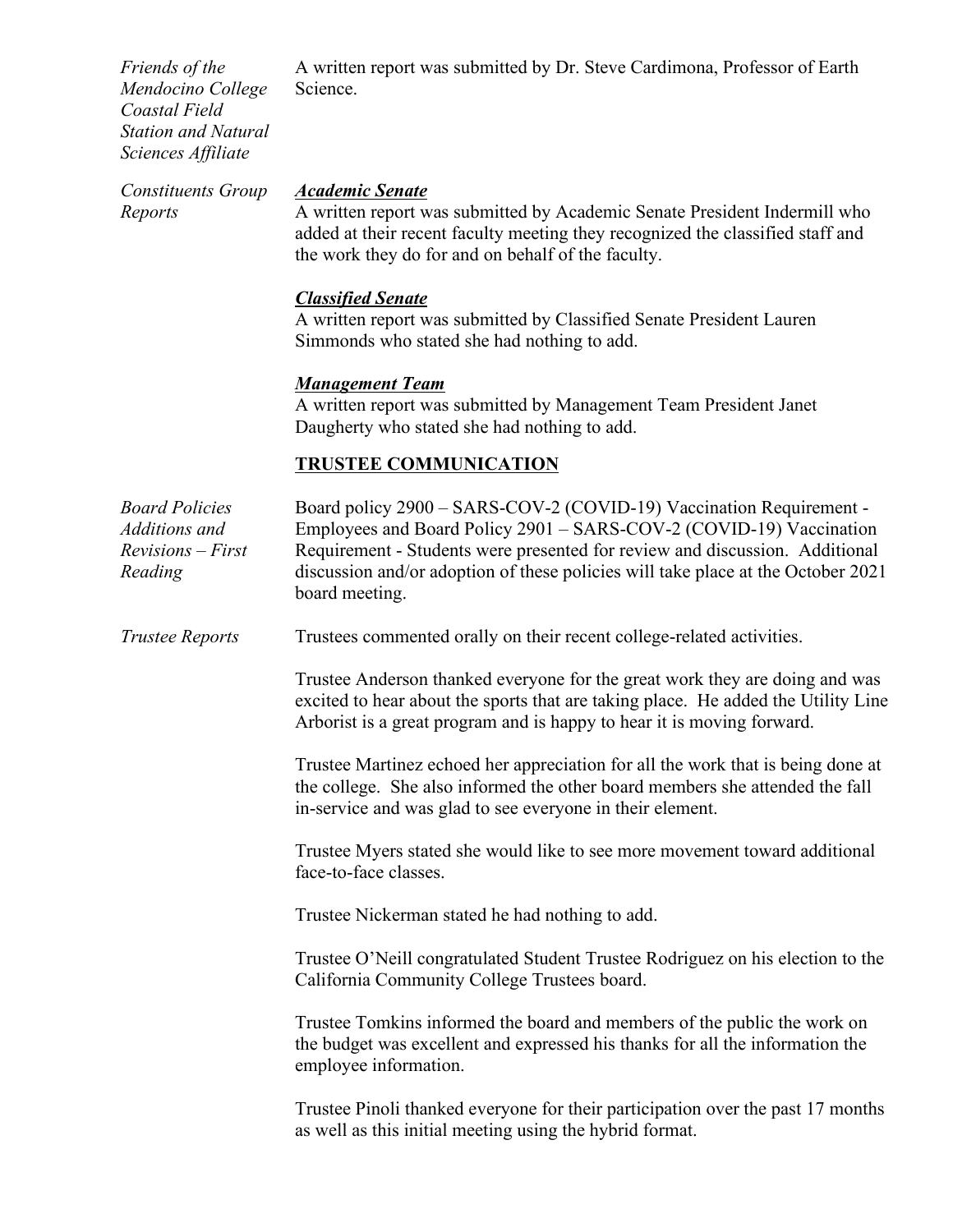|                     | Student Trustee Rodriguez informed the board he is working with the Student<br>Senate for California Community Colleges (SSCCC) to help streamline the Cal<br>Grants and student awards process. He will be sworn in next week to his new<br>position on the CCCT board and hopes to become part of the Financial Aid<br>Task Force as well as the Student Success task force.                 |
|---------------------|------------------------------------------------------------------------------------------------------------------------------------------------------------------------------------------------------------------------------------------------------------------------------------------------------------------------------------------------------------------------------------------------|
| Future Agenda Items | The current list of future agenda items includes the following with additional<br>comments from members of the Board of Trustees:                                                                                                                                                                                                                                                              |
|                     | Diversity training for Board members – Trustee Martinez requested this<br>item and feels it needs to be either a workshop or special meeting. It<br>should not be a lecture but more of a reflection and participation by<br>members of the board. For this reason, she feels it needs to be when we are<br>once again able to meet in person. – move to try and find a date for a<br>workshop |
|                     | Essential needs for Trustee onboarding<br>$\bullet$                                                                                                                                                                                                                                                                                                                                            |
|                     | Outreach to the community and the various tribes<br>$\bullet$                                                                                                                                                                                                                                                                                                                                  |
|                     | A workshop or presentation on the next phase plans for the three centers<br>٠<br>A big picture presentation similar to the presentation with the Lake County<br>Superintendent of Schools.                                                                                                                                                                                                     |
|                     | Site visits at all the sites including courses offered and equipment<br>available.                                                                                                                                                                                                                                                                                                             |
|                     | Board workshop for board members regarding the process and how we<br>handle the public as a board                                                                                                                                                                                                                                                                                              |
|                     | A survey of salaries for confidential employees using Mendocino County<br>Office of Education as a comparison - This information will be included in<br>the next President's report. A review of STNC classified salaries will also<br>be included in the President's report                                                                                                                   |
|                     | An ongoing conversation about the role Student Trustees can have in their<br>$\bullet$<br>individual districts. Discussion would include what it would mean for the<br>board. Trustee Martinez would also like to have more information about<br>the role of the student trustee.                                                                                                              |
| Adjournment         | With agenda business concluded, Board President Pinoli declared the meeting<br>adjourned at 4:54 PM.                                                                                                                                                                                                                                                                                           |
|                     | Submitted by:<br>Tim Karas, Superintendent/President<br>Secretary, Board of Trustees                                                                                                                                                                                                                                                                                                           |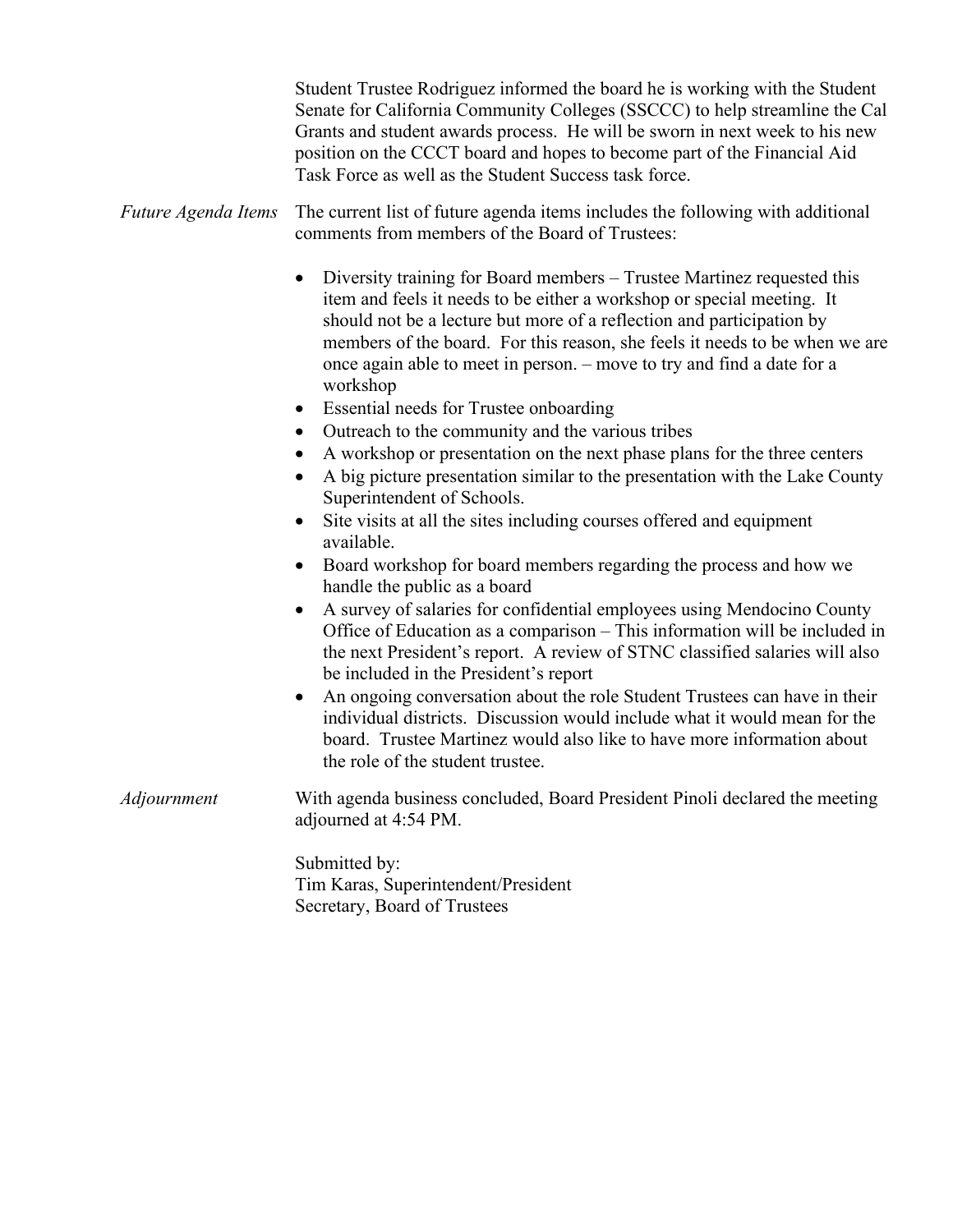# ITEM NO: 3.1 DATE: October 13, 2021

# SUBJECT: PRESIDENT AND ADMINISTRATION REPORT

As the fall semester continues to unfold, it was wonderful to see the re-emergence of activities on campus. Our sports teams are in full swing. The annual plant sale is on until October 19, and our Culinary Arts program has lunch meals to purchase on Wednesdays. I viewed an emotional exhibit in the Art Gallery titled "Mom, I Can't Do This Anymore". The exhibit focused on themes of mental illness, suicide, healing, and the bond between daughter and mother.

In tandem with this, the opportunities to meet in-person college partners and community groups is expanding. I was the guest of the AAUW at an evening event to acknowledge past AAUW scholarship awardees. There were six current or former Mendocino College students there to share their stories. I was also interviewed for the October Newsletter of the California Retired Teachers Association Mendocino branch. To read you can go to [https://div55.calrta.org/wp](https://div55.calrta.org/wp-content/uploads/sites/22/2021/10/RTA-Bark-10.21-master-pdf.pdf)[content/uploads/sites/22/2021/10/RTA-Bark-10.21-master-pdf.pdf](https://div55.calrta.org/wp-content/uploads/sites/22/2021/10/RTA-Bark-10.21-master-pdf.pdf) .

I was invited, along with Trustee Nickerman, to give a brief presentation to the Mendocino Law Enforcement Advisory Committee. It was beneficial to meet the leaders of the law enforcement agencies in the county and to share the programs (degree/certificate) Mendocino College has aligned to criminal justice and law enforcement. These connections will strengthen our alignment with regional workforce needs.

In Lake County, I was able to introduce myself to Kelseyville Unified Superintendent McQueen and Clear Lake High School Principal Roderick. We have a strong partnership with these school districts and they applauded the work done at the Lake Center under the leadership of Dean Amanda Xu and were excited with Director Monica Flores joining the Lake Center team.

Through an introduction by Trustee Anderson, I was able to meet with the Lake County Health Programs Coordinator. We met at our Lake County Center. We discussed how our two agencies could work together to increase awareness on many health issues facing Lake County.

Coastside, the Blue Economy Coalition continue to meet. Biology instructor Briana Zuber, Dean Xu, and Vice President Polak represent Mendocino College. As part of this work, there is planning for a May 2022 multi-day event in Fort Bragg. The City of Fort Bragg and the Noyo Center are the lead groups for this work.

Graduations are always fun. I have the pleasure of attending the second cohort graduation for the ULC Arborist program. 7 students participated in the cohort.

Vice President Cichocki volunteered to serve on a peer review team as part of the ACCJC accreditation process. Peer review is a critical part of the accreditation process and, while very time consuming, it is also rewarding. Serving as a peer reviewer serves the college being reviewed and benefits the participant as well as their home college through exposure to best practices at other colleges.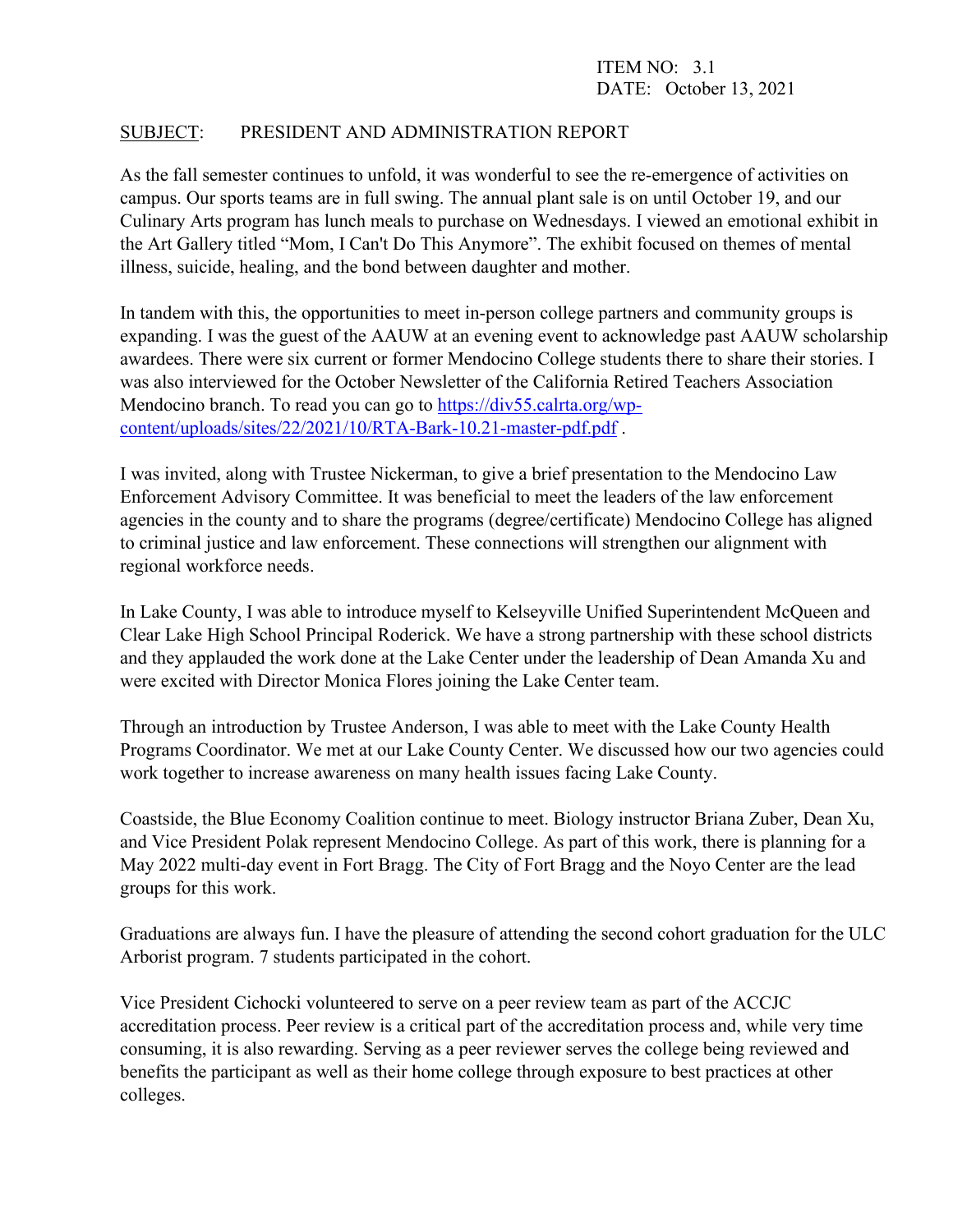On October 1st, the Equity Workgroup of the Guided Pathways Leadership Team coordinated the first of a series of planned Equity bookclub meetings. Close to 20 adjunct and full-time faculty participated, half zooming in from across the state. The group discussed the first half of Geneva Gay's influential work *Culturally Responsive Teaching: Theory, Research and Practice* and brainstormed how her ideas could be applied to their own teaching. Those who were able to attend in person enjoyed lunch together beforehand by Pomo Plaza. Several more books are planned for this year including *Ungrading* this fall and *Grading for Equity* in the spring semester.

#### **Financial Aid**

With the 2022-23 Free Application for Federal Student Aid (FAFSA) and California Dream Act Application (CADAA) now available, the financial aid staff has begun their yearly outreach to all high schools in our district. Starting with Laytonville High School on October 5th, staff will host in-person and virtual workshops to provide students with information on financial aid and scholarships and provide assistance in submitting their FAFSA or Dream Act applications. In total, financial aid staff will visit 12 schools and tribal education centers to provide vital assistance to future Mendocino College students. Financial Aid staff will also provide virtual and in-person workshops to assist current students who need additional assistance with completing the 2022-23 FAFSA and CA Dream Act Applications.

#### **College Assistance Migrant Program**

On September 8, CAMP hosted Xicana Code Switchers who presented "Podcasting as a Tool for Digital Storytelling". The workshop highlighted Xicana Code Switchers Podcast co-host Patricia and Ariana who have interviewed 35+ guests within the past 2.5 years. In this workshop they discussed topics on how podcasting has provided a space for Ariana, Patricia and podcast guests in taking ownership of their stories, critically reflecting on their roles in higher education spaces, and using their voices to empower others. Both co-hosts are first generation, immigrant, and higher education professionals who have worked in various universities. They are passionate about helping students and families navigate college and beyond. The goal of the workshops was to expose CAMP scholars to using technology, podcasting specifically, to create voice in a time were we have gone virtual. Using technology to expand their experiences and connect with others in similar situations.

CAMP staff hosted two scholar/parent CAMP orientation presentations on Sept 16th. We hosted two sessions so that we would be able to connect with as many scholars and parents as possible. Since we had a good number of CAMP scholars enroll/join CAMP after the New Student Welcome, this was an opportunity to remind scholars of what the program entails, a reminder about their responsibilities and what CAMP staff is doing to support them. This also gave us all an opportunity to connect and answer questions or concerns CAMP scholars had so far in the semester. We also provided more information on on-campus resources.

#### **Migrant Outreach**

CAMP director met with HEP director and Migrant Education staff/team on Sept 29th. We discussed each programs objectives/goals, recruitment and outreach strategies and what support might be needed from each program. We established dates for recruitment presentations for the 2021-2022 academic year. We also established next meeting dates to continue to provide information on the status of our programs and ways to support each other. While Migrant Education Region 2 coordinator is part of the CAMP advisory board, this meeting was a good opportunity for CAMP to meet the entire Mendocino-Lake MEP staff especially their Recruitment team, so that CAMP had more support while recruiting in areas like Fort Bragg, Lake, and Anderson Valley. Next meeting will include participation from all of CAMP staff.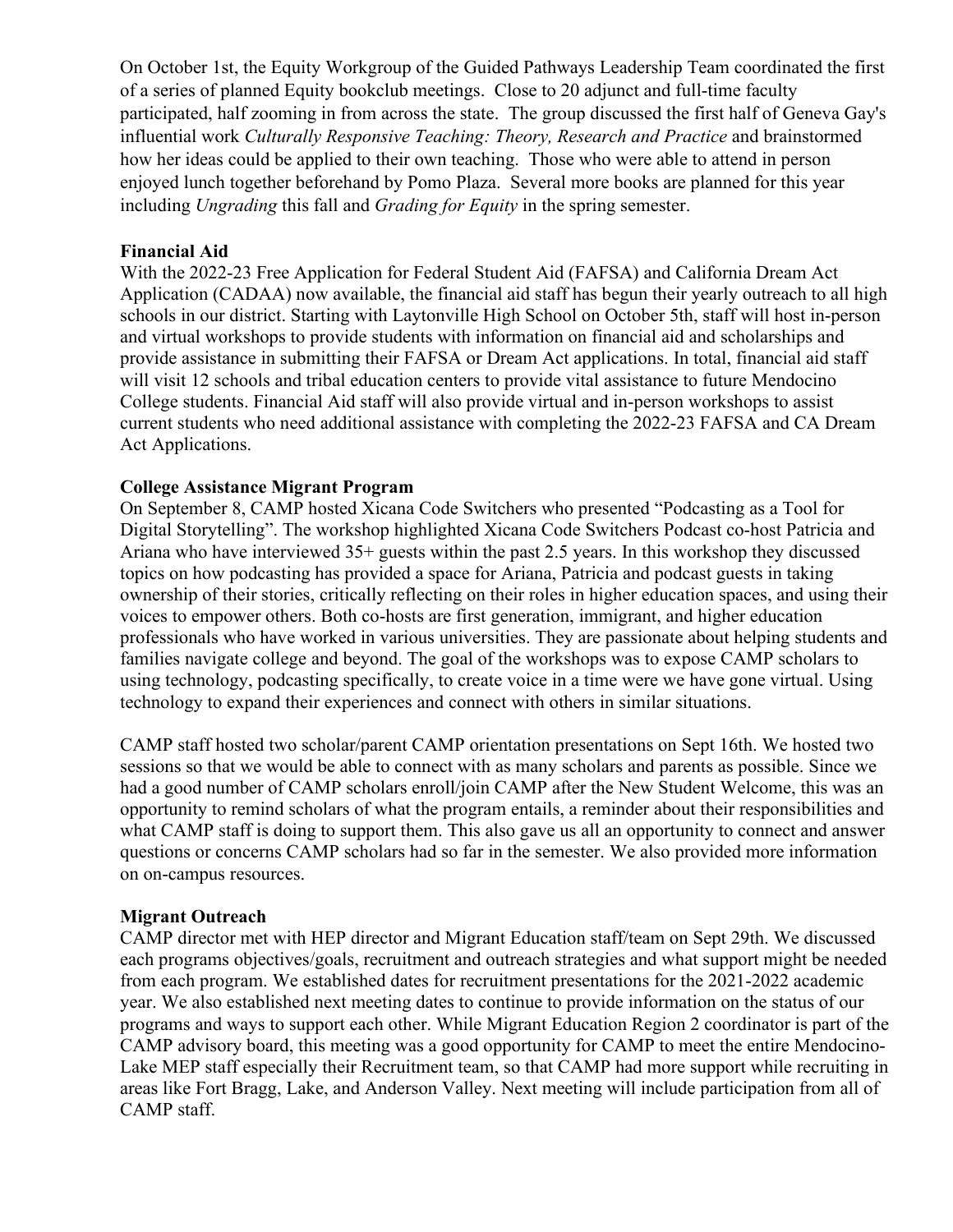# **Adjunct Counseling Update**

We have also increased our Adjunct Counselor pool. We have two new Adjuncts that will be going to the Board meeting this month to assist us support students at our Centers and Programs. Specifically, we will be adding counseling support to our North County Center to support evening and Saturday (Weekend to Success initiative) hours. Funds have been identified to provide additional support for our Dream Center as they work to assist our AB 450/DACA students. To this end, we have identified two Adjunct Counselors that have a rich and unique experience in supporting Dreamers through the often discouraging steps required to engage in a college education experience. These services will include hybrid, in person and remote support for students.

# **DSPS Professional Development**

Our DSPS Department attended a CAPED training titled Focusing on Student Success as We Pivot Back to Campus. The takeaway, was that we at the college and our DSPS program and services are up to date with best practices during remote services and in our planning for safely returning to in person services. The Department is scheduled to attend the Fall CAPED conference scheduled for in person at South Lake Tahoe.

#### **CalFresh**

The initial three-year grant with the CalFresh specialized program concluded at the end of September. However, we are now entering an additional three-year contract agreement to continue with CalFresh outreach. Despite the challenges caused by the pandemic and transitioning to remote services, we have maintained regular contact, communication and reported on our efforts to find workarounds to increase student enrollment in the CalFresh program and services. Due to our due diligence towards these efforts, we will receive extended funding, allowing us to offer a full-time Student Life Coordinator that will be funded through threaded funding, primarily through CalFresh.

# **QLess Technology Implementation**

Towards the end of September, multiple student support departments implemented a queue management technology. This technology, which still being tested, allows students to enter a virtual line instead of having to stand in a physical line in our different areas. Students are able to see wait times for these departments on their phone and can check in to a spot in the virtual line before they get to campus. This service allows us to continue enhancing the safety and transparency of our services. Additionally, this technology will help us keep better track of student traffic to make more data-driven decisions regarding scheduling, staffing and support.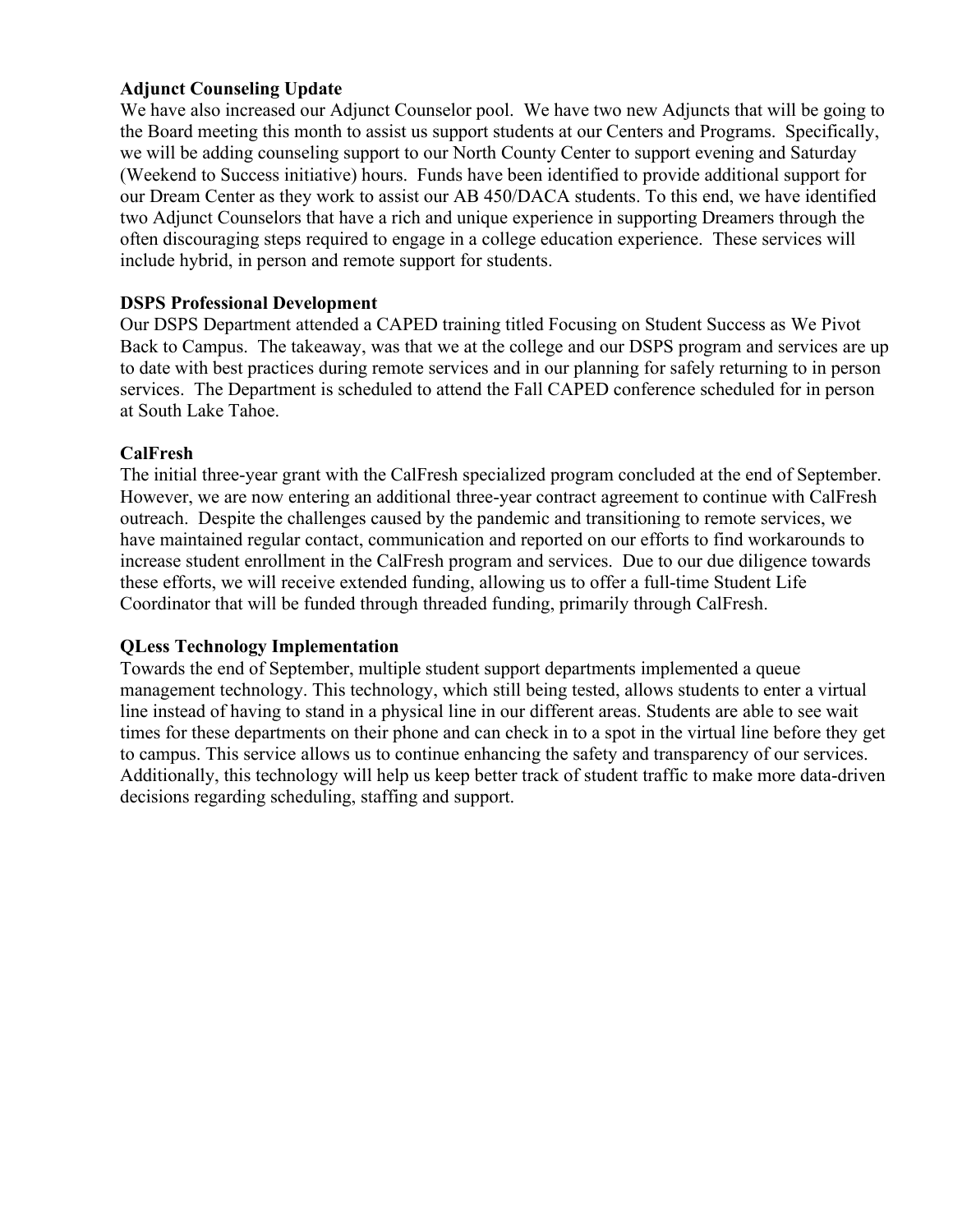# SUBJECT: EMPLOYMENT – SHORT-TERM NON-CONTINUING (STNC) EMPLOYEES

### SYNOPSIS:

Approval/ratification of employment of short-term non-continuing (STNC) employees is requested.

# RECOMMENDATION:

The Superintendent/President recommends approval of this Board item as presented.

# ANALYSIS:

Education Code 88003 authorizes a governing board to hire short-term (temporary, hourly) employees for less than 75% of a school year, up to 180 days.

Education Code 70902(d) permits a governing board to adopt a rule delegating the authority to hire short-term employees to the Superintendent/President, or designee. This district has adopted such a rule in Policy No. 7300.

EC 88003 was amended to require districts to specify at a regularly scheduled Board meeting the service to be performed, as well as the start and end dates of the service.

*Reference Board Policy 7300, Employment/Termination of Short-Term and Substitute Employees*

#### MOTION/ACTION:

RESOLVED, That the Mendocino-Lake Community College Board of Trustees hereby approves/ratifies the employment of the short-term non-continuing (STNC) employees as presented pending receipt of all necessary employment eligibility requirements.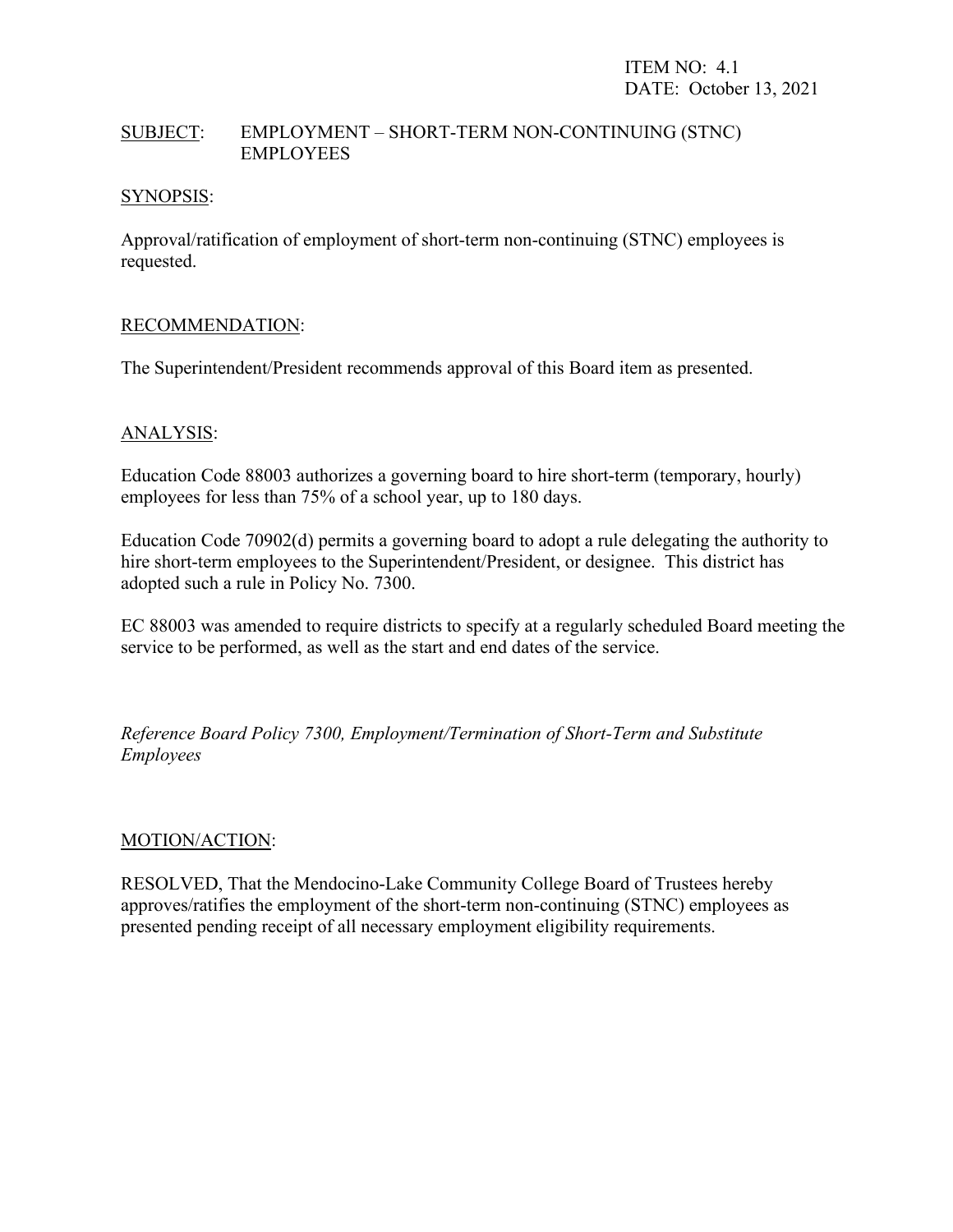# **Short Term Non-Continuing (STNC) Employees**

(Individual assignments may not exceed 180 days within the start and end date)

| <b>Last Name</b> | <b>First Name</b> | <b>Position</b>           | <b>Department</b> | <b>Start Date</b> | <b>End Date</b> |
|------------------|-------------------|---------------------------|-------------------|-------------------|-----------------|
|                  |                   | Professional Expert - Art |                   |                   |                 |
| David            | Erika             | Model                     | Instruction       | 10/1/2021         | 12/31/2021      |
| Fornari          | Melissa           | Program Assistant         | Centers (Coast)   | 10/14/2021        | 6/20/2022       |
| Guzman           | Denise            | Ag Aide I                 | Agriculture       | 10/14/2021        | 6/20/2022       |
| Kerr (Name       |                   | Professional Expert - Art |                   |                   |                 |
| Correction)      | Ingrid            | Model                     | Instruction       | 9/9/2021          | 12/31/2021      |
| McCord           | Kailyn            | Center Assistant          | Centers (Coast)   | 10/14/2021        | 6/20/2022       |
| Pfitzner         | <b>Markus</b>     | Lab Tech - Photography    | Centers (Coast)   | 10/14/2021        | 6/20/2022       |
| Velazquez Yanez  | Raquel            | Center Assistant          | Centers (Coast)   | 10/18/2021        | 6/20/2022       |

# **Student Employees**

(Individual assignments may not exceed 180 days within the start and end date)

| <b>Last Name</b> | <b>First Name</b>    | <b>Position</b>      | <b>Department</b> | <b>Start Date</b> | <b>End Date</b> |
|------------------|----------------------|----------------------|-------------------|-------------------|-----------------|
| Caveney          | Marisa               | Tutor                | <b>MESA</b>       | 9/20/2021         | 12/3/2021       |
| Caveney          | Marisa               | Tutor                | Centers (Lake)    | 9/13/2021         | 12/10/2021      |
| Hallums Jr.      | Le-Sown<br>Muhammad- | Student Worker - FWS | Athletics         | 10/1/2021         | 12/31/2021      |
| Mu'min           | Shafee               | Student Worker - FWS | Athletics         | 10/1/2021         | 12/31/2021      |
| Neal             | <b>Marcus</b>        | Student Worker - FWS | Athletics         | 10/1/2021         | 12/31/2021      |
| Pena             | Alicia               | Tutor                | Centers (Lake)    | 10/15/2021        | 12/31/2021      |
| Pulido           | Julian               | Tutor                | <b>MESA</b>       | 10/4/2021         | 12/3/2021       |

# **Non-Student Tutors**

(Individual assignments may not exceed 180 days within the start and end date)

| <b>Last Name</b> | <b>First Name</b> | <b>Position</b> | Department     | <b>Start Date</b> | <b>End Date</b>      |
|------------------|-------------------|-----------------|----------------|-------------------|----------------------|
| Lauderdale       | Joshua            | Tutor           | Centers (Lake) |                   | 9/15/2021 12/10/2021 |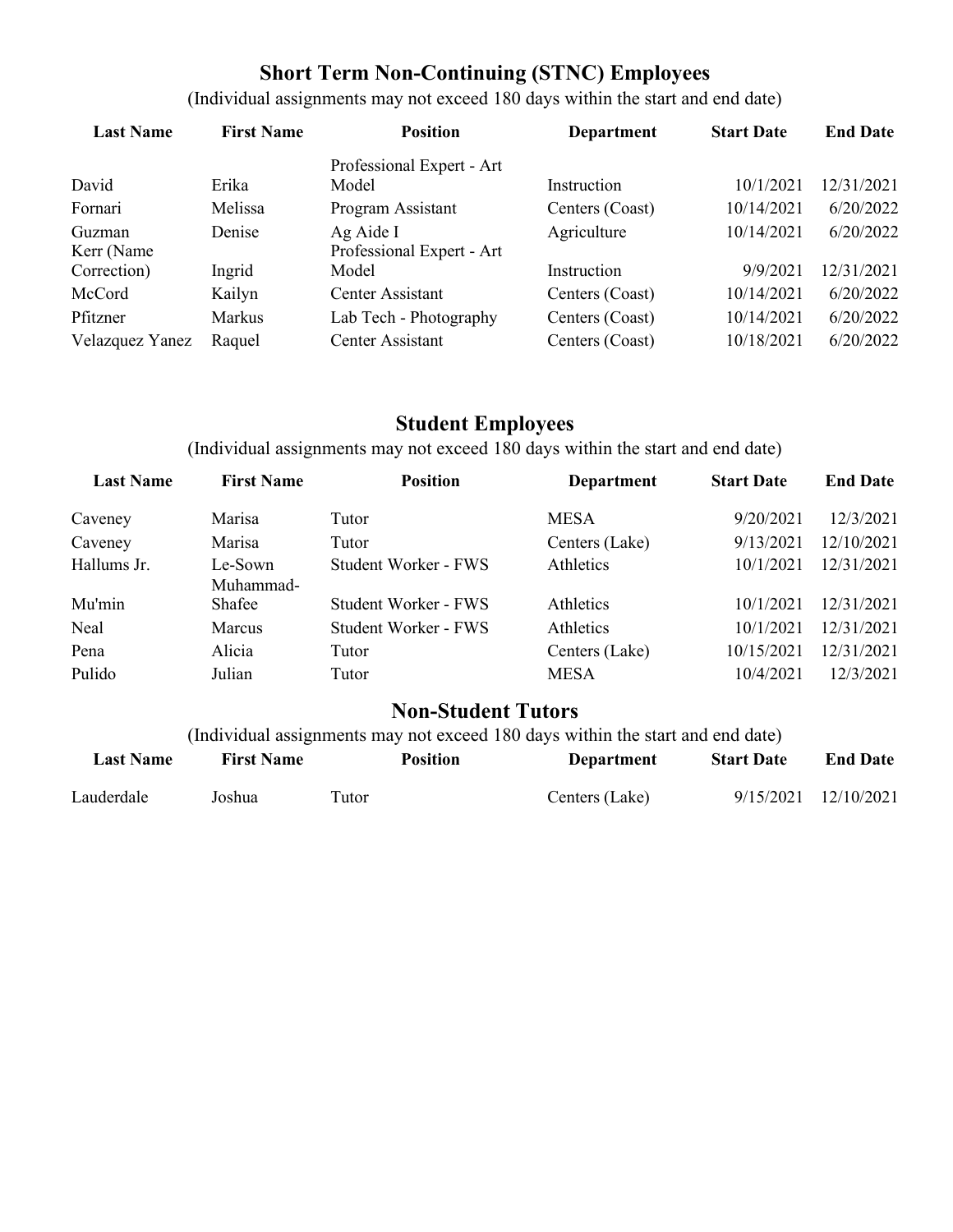# SUBJECT: EMPLOYMENT – PART-TIME FACULTY

#### SYNOPSIS:

Employment of Part-Time Faculty for the Fall 2021 semester.

#### RECOMMENDATION:

The Superintendent/President recommends that this item be approved as presented.

#### ANALYSIS:

The Deans recommend employment of the Part-Time Faculty included on the attached list. Each individual meets the state-mandated qualifications or the District's equivalency policy for the assignment or possesses a valid, applicable credential.

*Reference Board Policy 7120, Recruitment and Hiring*

#### MOTION/ACTION:

RESOLVED, That the Mendocino-Lake Community College District Board of Trustees does hereby approve the employment of the Part-Time Faculty for the Fall 2021 semester as presented pending receipt of all necessary employment eligibility requirements.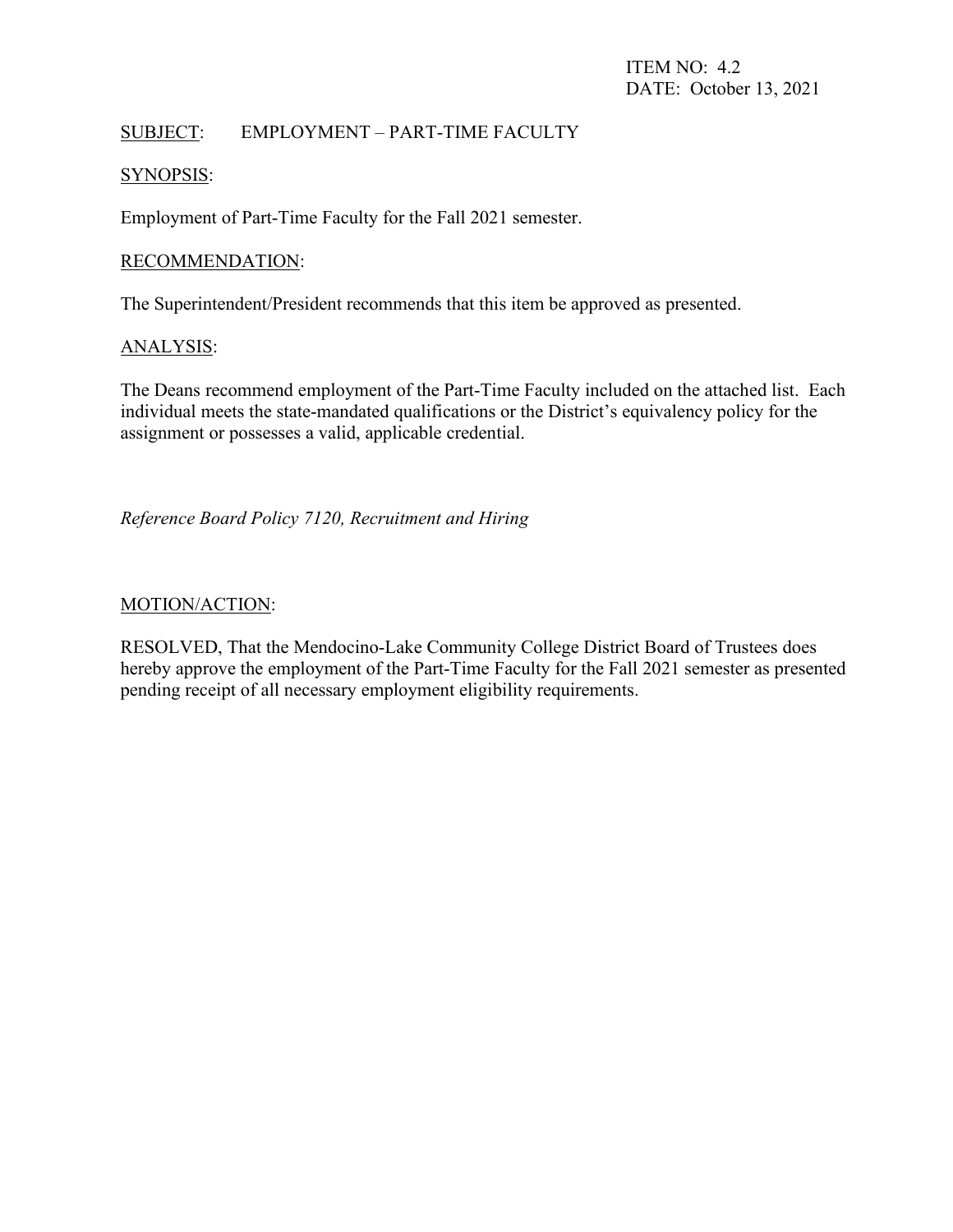|                                                                    | <b>EMPLOYMENT – PART-TIME FACULTY FALL 2021 SEMESTER</b>                  |                                    |
|--------------------------------------------------------------------|---------------------------------------------------------------------------|------------------------------------|
| <b>Name</b>                                                        | <b>Position</b>                                                           | Location                           |
| Burke, Nicole<br>Chaidez, Nayeli<br>Fedorka, Magi<br>Parker, Sadie | Counseling<br>Counseling<br>Nursing<br><b>Athletics - Assistant Coach</b> | Willits<br>Ukiah<br>Ukiah<br>Ukiah |

**\*Met minimum qualifications through equivalency process.**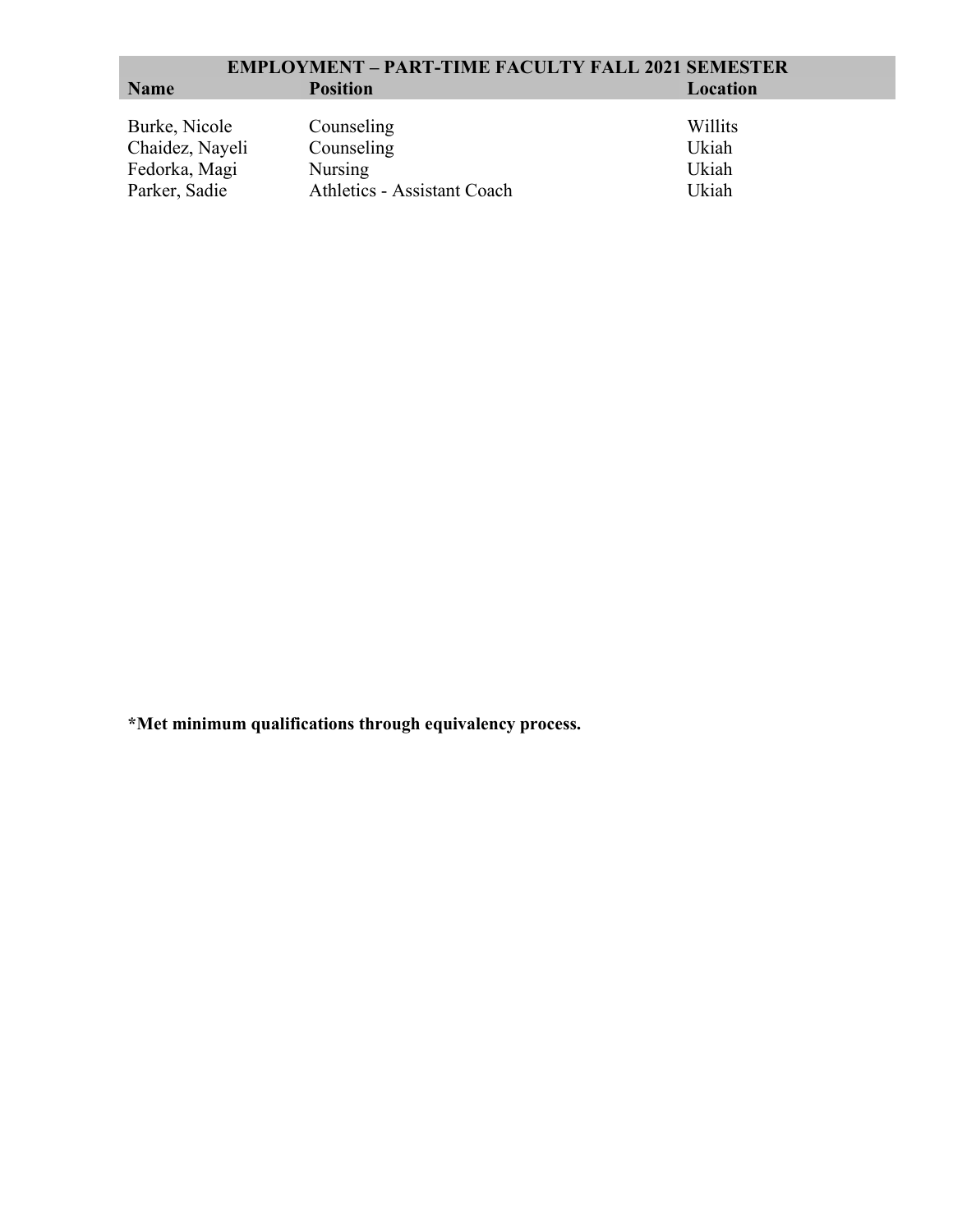# SUBJECT: VOLUNTEERS

SYNOPSIS:

Approval of volunteers

#### RECOMMENDATION:

The Superintendent/President recommends this item be approved as presented.

#### ANALYSIS:

Individuals may volunteer their services to the District, but only authorized volunteers approved by the administration and the Governing Board are entitled to workers' compensation benefits. No volunteers are agents of the District. (Labor Code 3364.5; Board Policy No. 7500) The following volunteers approved by the administration are recommended for Board approval:

| <b>Name</b>             | <i><b>Assignment</b></i>                                   | <b>Assignment Dates</b> |
|-------------------------|------------------------------------------------------------|-------------------------|
| Joseph Barnes           | Assist in basketball program                               | 10/15/2021-03/15/2022   |
| David Daugherty         | Art direction of Guided Pathways Leadership<br>Team videos | 10/25/2021-10/31/2021   |
| Rayonna Jamison-Collins | Assist in basketball program                               | 10/15/2021-06/01/2022   |

*Reference Board Policy 7500, Volunteers*

#### MOTION/ACTION:

RESOLVED, That the Mendocino-Lake Community College District Board of Trustees hereby approves the list of volunteers as presented.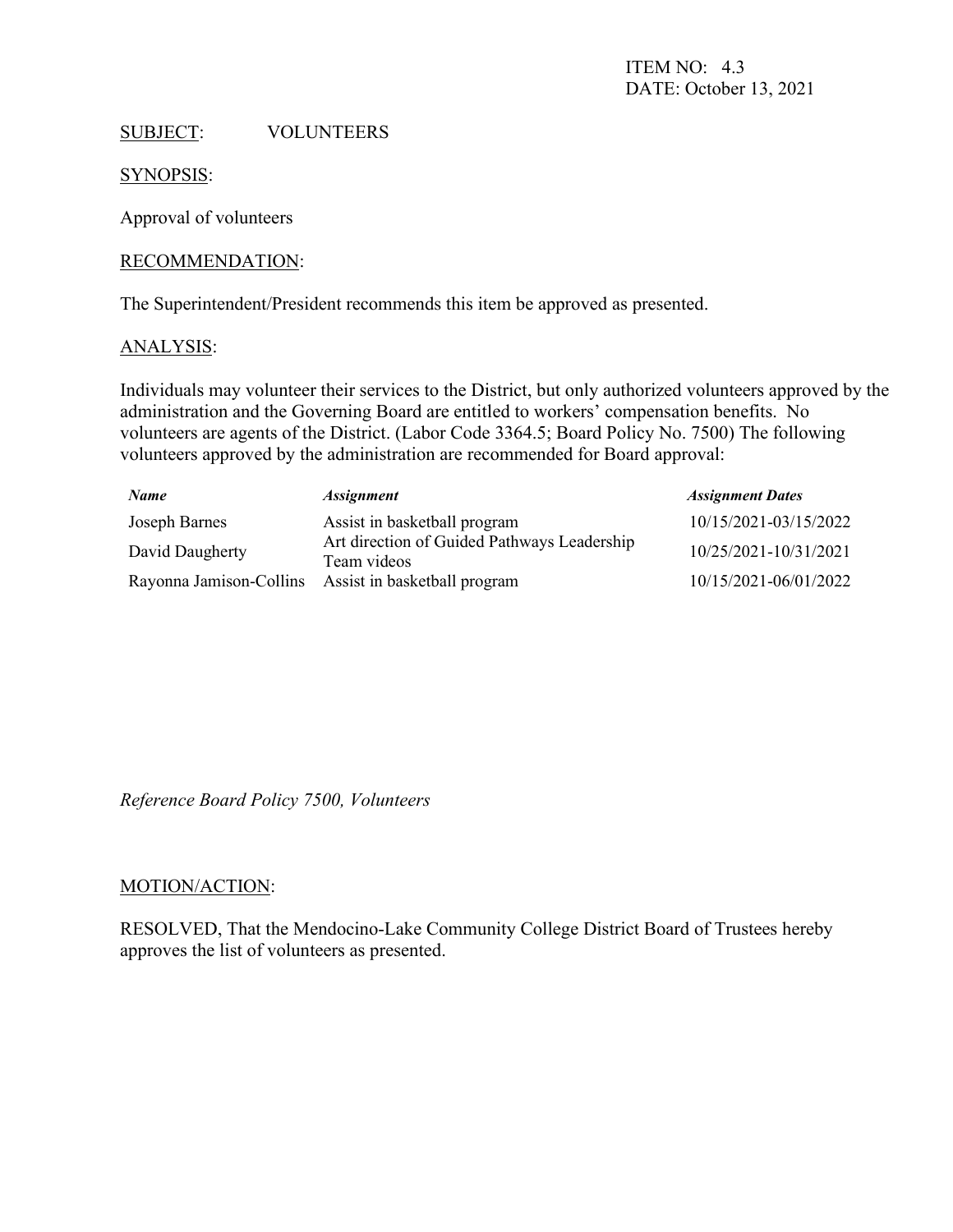# SUBJECT: EMPLOYMENT – CLASSIFIED

### SYNOPSIS:

Employment of an Administrative Assistant I (PTA) and HEP/MLACE Assistant

#### RECOMMENDATION:

The Superintendent/President recommends this item be approved as presented.

ANALYSIS:

**Maria Ceja**  HEP/MLACE Assistant Range 24/Step 1

Effective: October 18, 2021 12 month at 40 hours/week

**Aura Whittaker** Administrative Assistant I (PTA) Range 23/Step 1

Effective: November 1, 2021 12 month at 40 hours/week

*Reference Board Policy 7120, Recruitment and Hiring*

#### MOTION/ACTION:

RESOLVED, That the Mendocino-Lake Community College District Board of Trustees hereby employs Maria Ceja as HEP/MLACE Assistant, effective October 18, 2021; and Aura Whittaker as Administrative Assistant I (PTA), effective November1, 2021 pending receipt of all necessary employment eligibility requirements.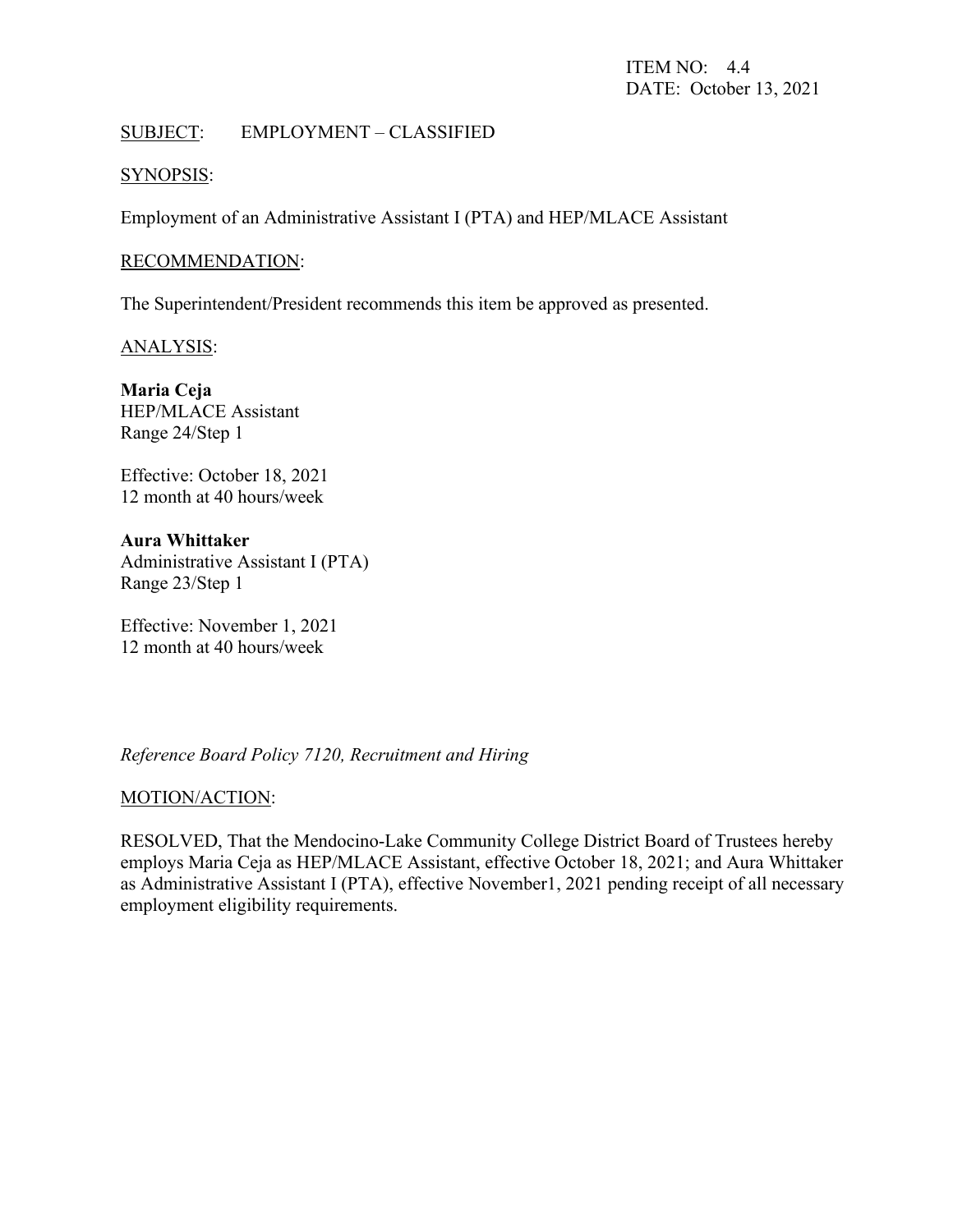# SUBJECT: EMPLOYMENT – CLASSIFIED ADMINISTRATOR

#### SYNOPSIS:

Employment of Executive Director of Mendocino College Foundation

#### RECOMMENDATION:

The Superintendent/President recommends this item be approved as presented.

#### ANALYSIS:

Julie McGovern Executive Director of Mendocino College Foundation Effective: January 1, 2022 Contract Period: January 1, 2022-December 31, 2022 Range 30/Step 1

Ms. McGovern holds a Bachelor of Arts in English and Textual Studies from Syracuse University. Over the last five (5) years she has served as the Executive Director of the Alex Rorabaugh Recreation Center in Ukiah and has worked as a coordinator for the Mendocino Food Policy Council. She has also served in various community engagement efforts including Healthy Mendocino, Adventist Health Ukiah Valley Community Advisory Committee, Leadership Mendocino, and Ukiah Unified School District, District and Parent Advisory Committees.

# *Reference Board Policy 7120, Recruitment and Hiring*

#### MOTION/ACTION:

RESOLVED, That the Mendocino-Lake Community College District Board of Trustees hereby employs Julie McGovern, Executive Director of Mendocino College Foundation, effective: January 1, 2022, pending receipt of all necessary employment eligibility requirements.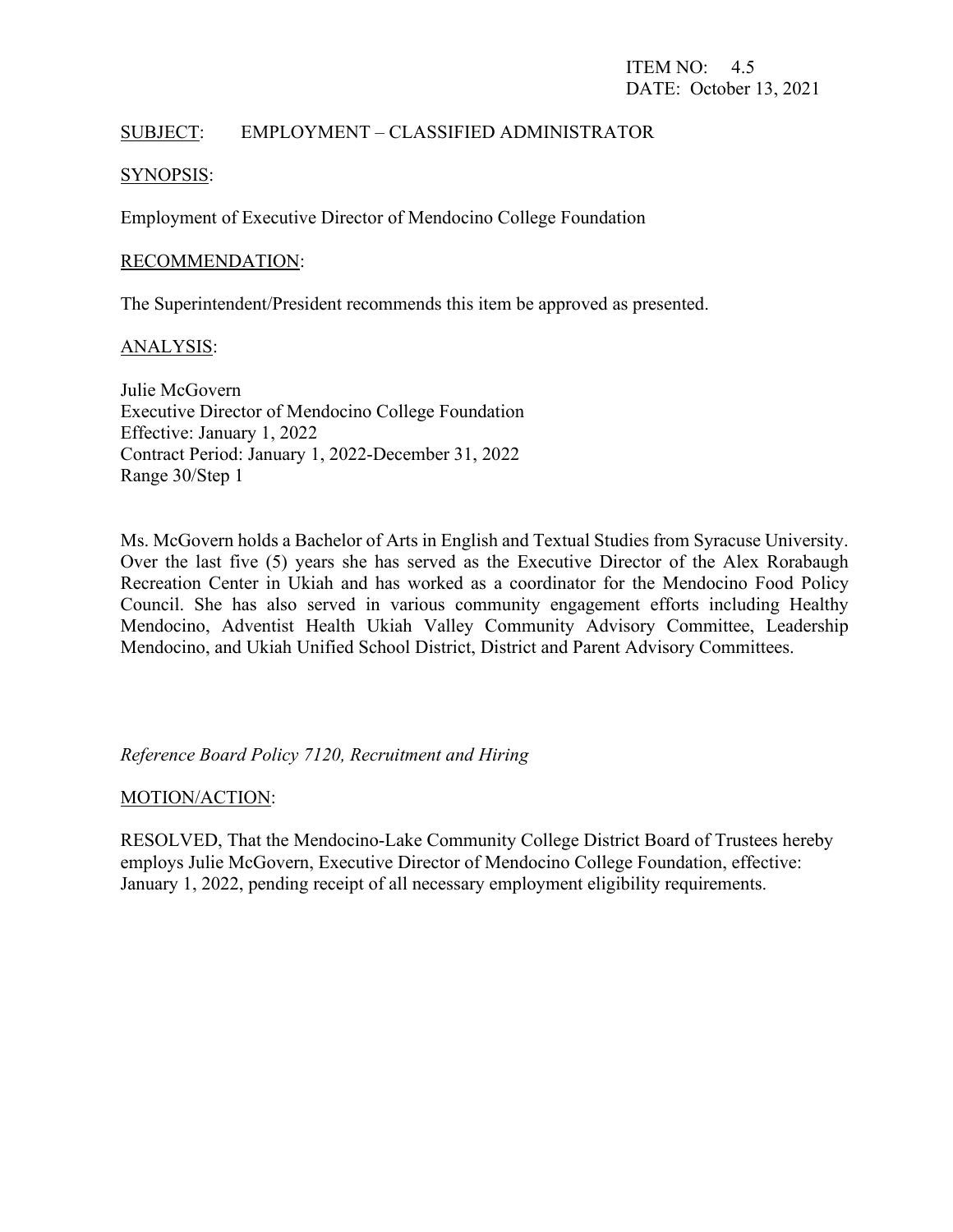# SUBJECT: RECLASSIFICATION – PERMANENT CLASSIFIED

#### SYNOPSIS:

In review of the permanent Classified job descriptions of: Special Populations Outreach Specialist, FYI Program Outreach Specialist, and Native American and Other Population Outreach and Support Specialist; in coordination with SEIU 1021; it was determined that the three (3) separate positions would be condensed to a single job description of Outreach and Support Specialist.

#### RECOMMENDATION:

The Superintendent/President recommends this item be approved as presented.

#### ANALYSIS:

Effective October 1, 2021; the following titles and salary changes are effective as defined below:

#### **Malissa Donegan**

Previous Title: Native American and Other Populations Outreach and Support Specialist Updated Title: Outreach and Support Specialist Salary Placement Change: N/A; remain at Range 24

#### **Manuel Galicia**

Previous Title: FYI Outreach Specialist Updated Title: Outreach and Support Specialist Salary Placement Change: N/A; remain at Range 24

#### **Juvenal Vasquez**

Previous Title: Special Populations Outreach Specialist Updated Title: Outreach and Support Specialist Salary Placement Change: Reclassification to Range 24 (previously 22)

*Reference Board Policy 7230, Classified Employees* 

#### MOTION/ACTION:

RESOLVED, That the Mendocino-Lake Community College District Board of Trustees hereby approves the reclassification of the positions of Special Populations Outreach Specialist, FYI Program Outreach Specialist, and Native American and Other Population Outreach and Support Specialist to Outreach and Support Specialist; range 24.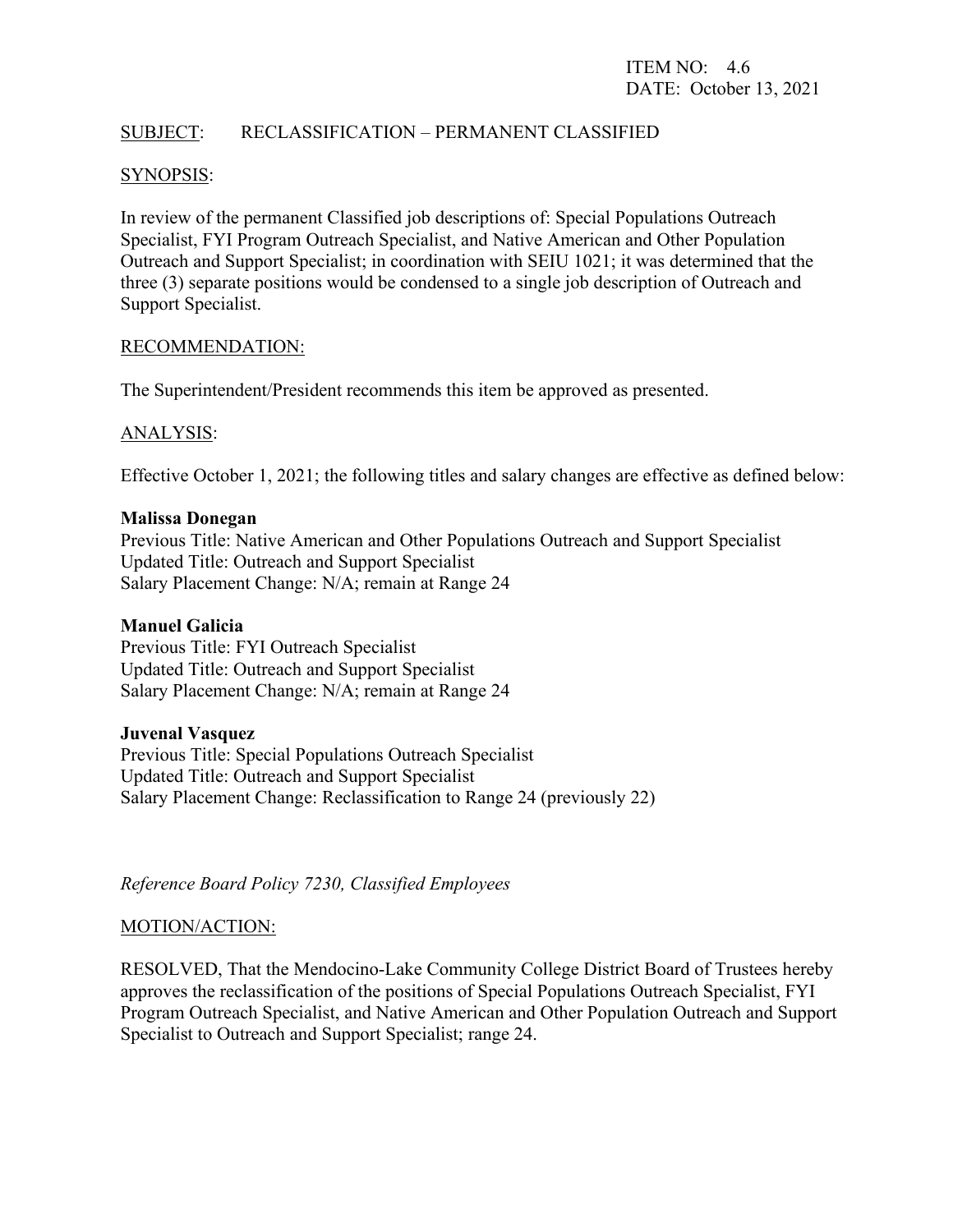ITEM NO: 4.7 DATE: October 13, 2021

# SUBJECT: RESIGNATION– CLASSIFIED

### SYNOPSIS:

Resignation - Classified

#### RECOMMENDATION:

The Superintendent/President recommends this item be approved as presented.

#### ANALYSIS:

Kristin Bartolomei Administrative Assistant II Effective: February 28, 2022

Denice Solgat Center Assistant Effective: September 2, 2021

*Reference Board Policy 7350, Resignations*

#### MOTION/ACTION:

RESOLVED, That the Mendocino-Lake Community College District Board of Trustees hereby ratifies the resignation of Kristin Bartolomei, Administrative Assistant II effective February 28, 2022 and Denice Solgat, Center Assistant effective September 2, 2021.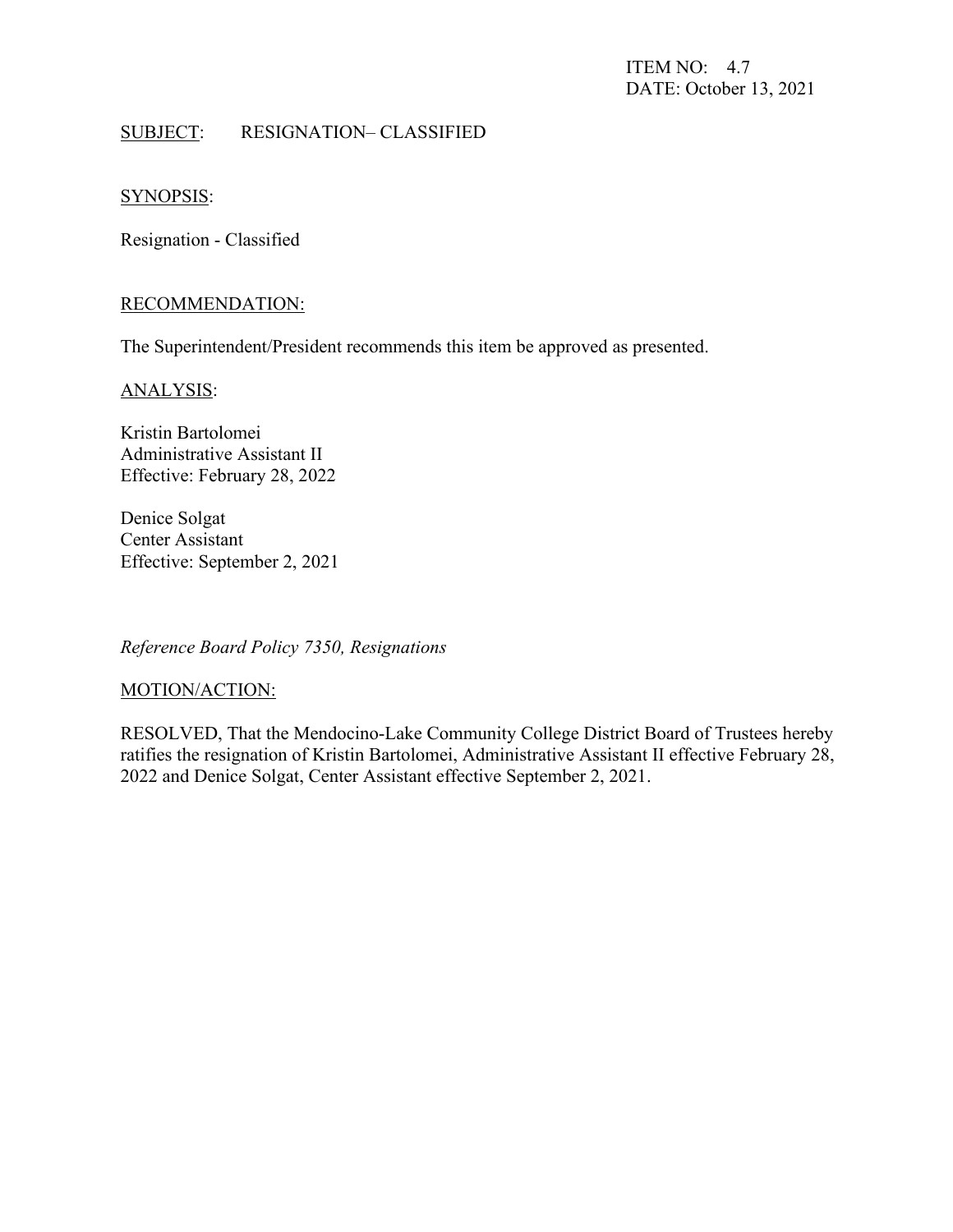# SUBJECT: NOTIFICATION OF CLASSIFIED LAYOFFS

#### SYNOPSIS:

Adoption of Resolution 10-21-01, Notification of Classified Layoffs

### RECOMMENDATION:

The Superintendent/President recommends that this item be approved as presented.

# ANALYSIS:

The District was awarded a Hispanic Service Institute (HSI) grant from the U.S. Department of Education for the period October 1, 2016 through September 30, 2021. This is a federally funded grant that is non-renewable.

The District instituted the First Year Institute (FYI) program with the HSI grant. FYI is a program which provides services to first year college students. The purpose of the grant was to expand educational opportunities and improve academic attainment of Hispanic students and expand and enhance academic offerings, program quality, and institutional stability. Students who are LatinX, a first-generation college student, come from a low-income household, are an AB 540 student, or are from an underrepresented population were eligible.

The District will continue supporting these students through additional Student Services offerings; including staff support during new student outreach, the onboarding/matriculation process, culturally enriching opportunities and specialized counseling and support throughout the academic year.

The funding term for FYI will end September 30, 2021 consequently eliminating the categorically funded positions related to the projects; with a no-cost extension approved through December 31, 2021 for the Classified support staff. The employee who held the position of FYI Program Manager has accepted another position with the District, however the FYI Program Manager position is subject to lay off as a vacant position. The ending of the grants has created the need to terminate specific classified positions, as reflected on Resolution #10-21-01, Notification of Classified Layoffs. Layoff provisions are set forth in Education Code sections 88014, 88017, 88117, and 88127. Classified employees must be given a 60-day written notice prior to any layoff action.

Adoption of this resolution authorizes administration to send layoff notices. The required notice will be sent to the affected Classified employees, informing them of this action and any related rights in accordance with California Law.

*Reference Board Policy 7120, Recruitment and Hiring*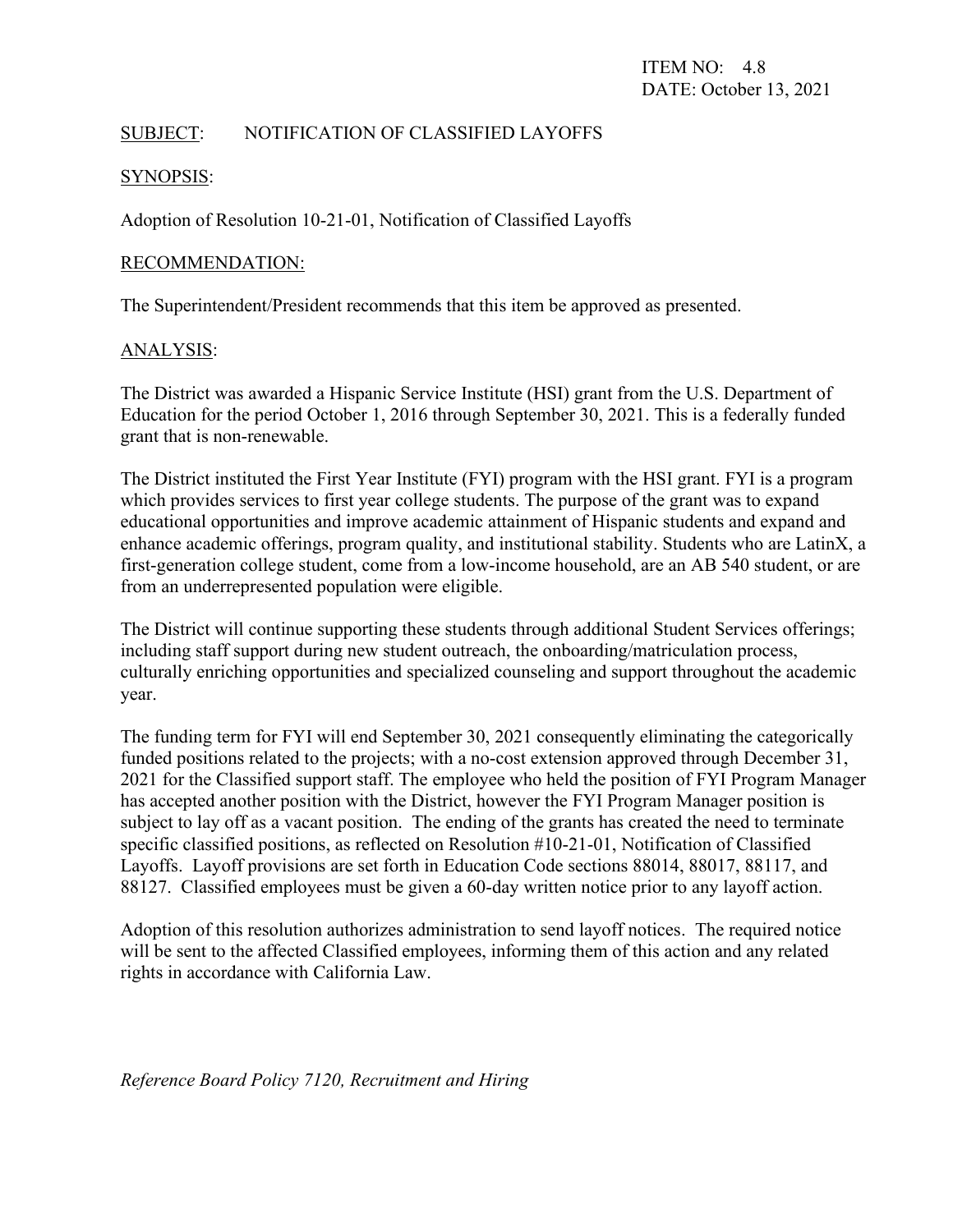# MOTION/ACTION:

RESOLVED, that the Mendocino-Lake Community College District Board of Trustees does hereby adopt Resolution #10-21-01 and directs the Superintendent/President to send lay-off notices to those individuals currently employed in the FYI categorically funded positions.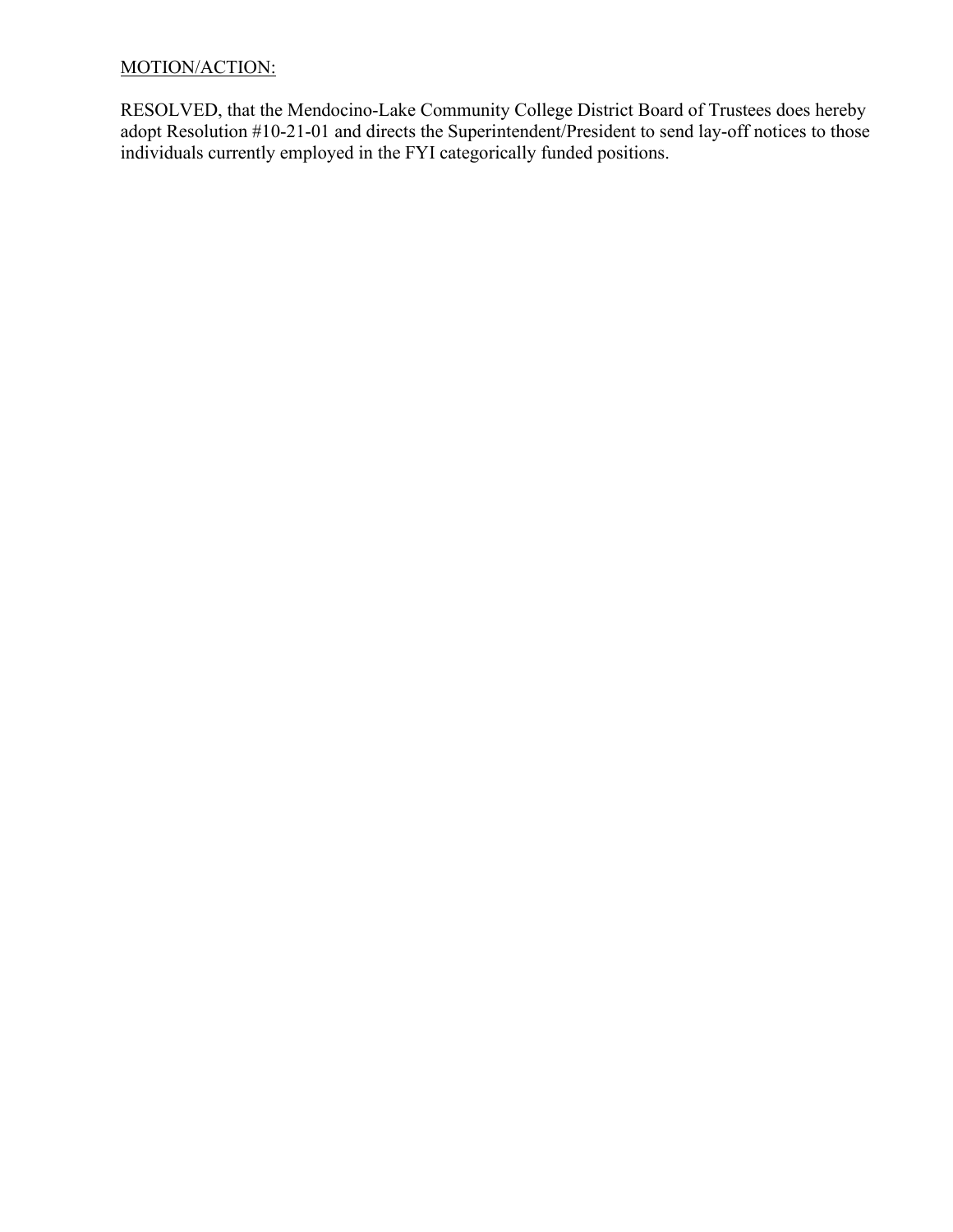# **MENDOCINO-LAKE COMMUNITY COLLEGE DISTRICT BOARD OF TRUSTEES**

# **RESOLUTION 10-21-01**

### **NOTIFICATION OF CLASSIFIED LAYOFFS**

**WHEREAS**, due to lack of work and/or lack of funds, this Board hereby finds it is in the best interest of the Mendocino-Lake Community College District that certain services now being provided by the District be discontinued or reduced by the following extent.

| <b>FYI Outreach Specialist</b>  | Eliminate |           | $(1)$ position Effective December 31, 2021                                                                             |
|---------------------------------|-----------|-----------|------------------------------------------------------------------------------------------------------------------------|
| <b>FYI</b> Assistant            |           |           | Eliminate (.5) position Effective December 31, 2021<br>Reduce from 1 FTE (CAMP-FYI Assistant) to .5 FTE CAMP Assistant |
| Program Manager-FYI<br>31, 2021 |           | Eliminate | (1) position Effective December                                                                                        |

**NOW, THEREFORE, BE IT RESOLVED** that the FYI Outreach Specialist, FYI Assistant, and FYI Program Manager positions will be discontinued and/or reduced to the extent set forth above.

**BE IT FURTHER RESOLVED** that the administration hereby is authorized and directed to give notice of layoff to the affected classified employees of the District pursuant to the Education Code not later than 60 days prior to the effective date of layoff as set forth above.

| TeMashio Anderson | Xochilt Martinez    |  |
|-------------------|---------------------|--|
| Marie Myers       | Ed Nickerman        |  |
| Noel O'Neal       | Robert Jason Pinoli |  |
| John Tomkins      |                     |  |

PASSED AND ADOPTED THIS 13<sup>th</sup> day of October, 2021, by the Board of Trustees of the Mendocino-Lake Community College District of Mendocino and Lake Counties, California.

\_\_\_\_\_\_\_\_\_\_\_\_\_\_\_\_\_\_\_\_\_\_\_\_\_\_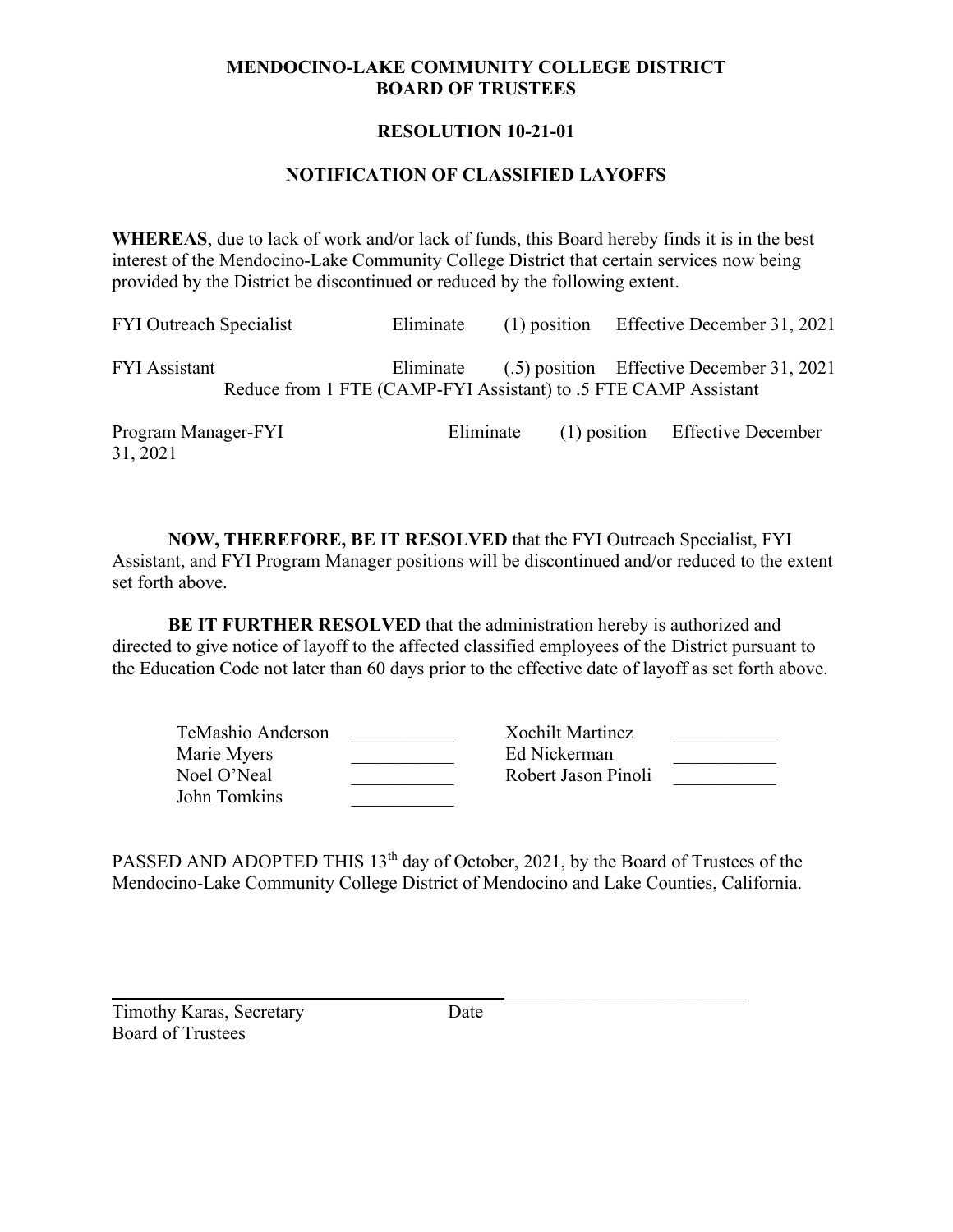ITEM NO: 4.9 DATE: October 13, 2021

# SUBJECT: MENDOCINO-LAKE COMMUNITY COLLEGE CLASSIFIED BARGAINING UNIT/SEIU, LOCAL 1021 (MLCCCBU) 2022/23 CONTRACT REOPENER

#### SYNOPSIS:

Initial 2022/23 collective bargaining reopener contract proposal from Mendocino-Lake Community College Classified Bargaining Unit,(SEIU Local 1021)

#### RECOMMENDATION:

The Superintendent/President recommends that this item be approved as presented.

#### ANALYSIS:

Mendocino-Lake Community College Classified Bargaining Unit has requested to negotiate the items included in the attached contract reopeners for 2022/23.

Article 8, Section 3547, of the Public Employees Relations Act, requires that initial proposals be presented at a public meeting of the Board and that sufficient time be allowed for public comment on the proposal before negotiations commence.

Any related public comments will be accepted by the Superintendent/President prior to the November Board meeting.

#### MOTION/ACTION:

RESOLVED, That the Board of Trustees hereby receives the initial 2022/23 collective bargaining proposal from Mendocino-Lake Community College Classified Bargaining Unit/SEIU, Local 1021 (MLCCCBU), and directs the Superintendent/President to receive related public comments prior to the November Board meeting.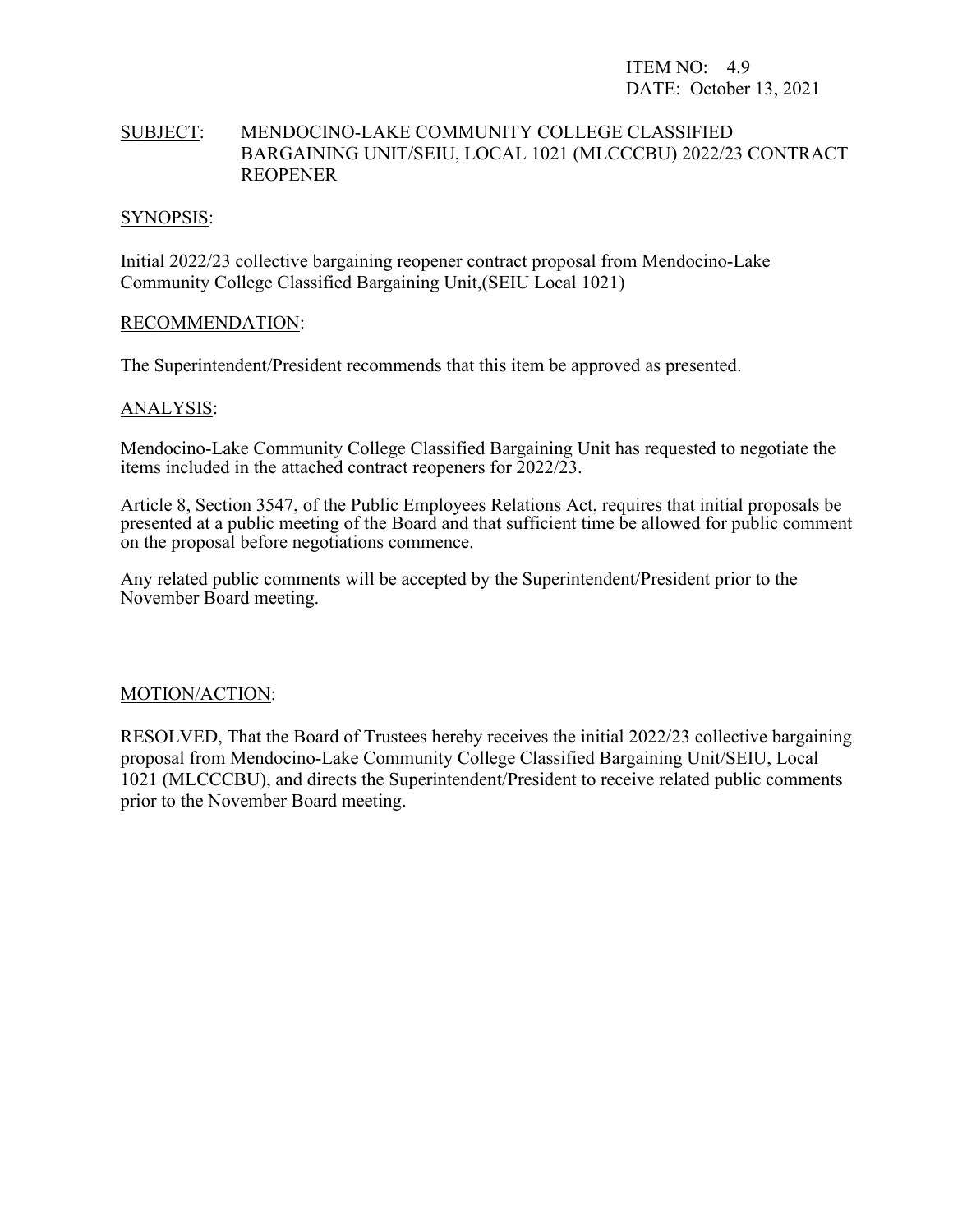# SUBJECT: FISCAL REPORT AS OF AUGUST 31, 2021

# SYNOPSIS:

A report on District fiscal data as of August 31, 2021

#### RECOMMENDATION:

The Superintendent/President recommends this item be approved as presented.

#### ANALYSIS:

The fiscal report as of August 31, 2021 is submitted as information. The Board of Trustees is requested to accept the report.

# *Reference Board Policy 6300, Fiscal Management*

#### MOTION/ACTION:

RESOLVED, That the Mendocino-Lake Community College District Board of Trustees hereby accepts the fiscal report as presented.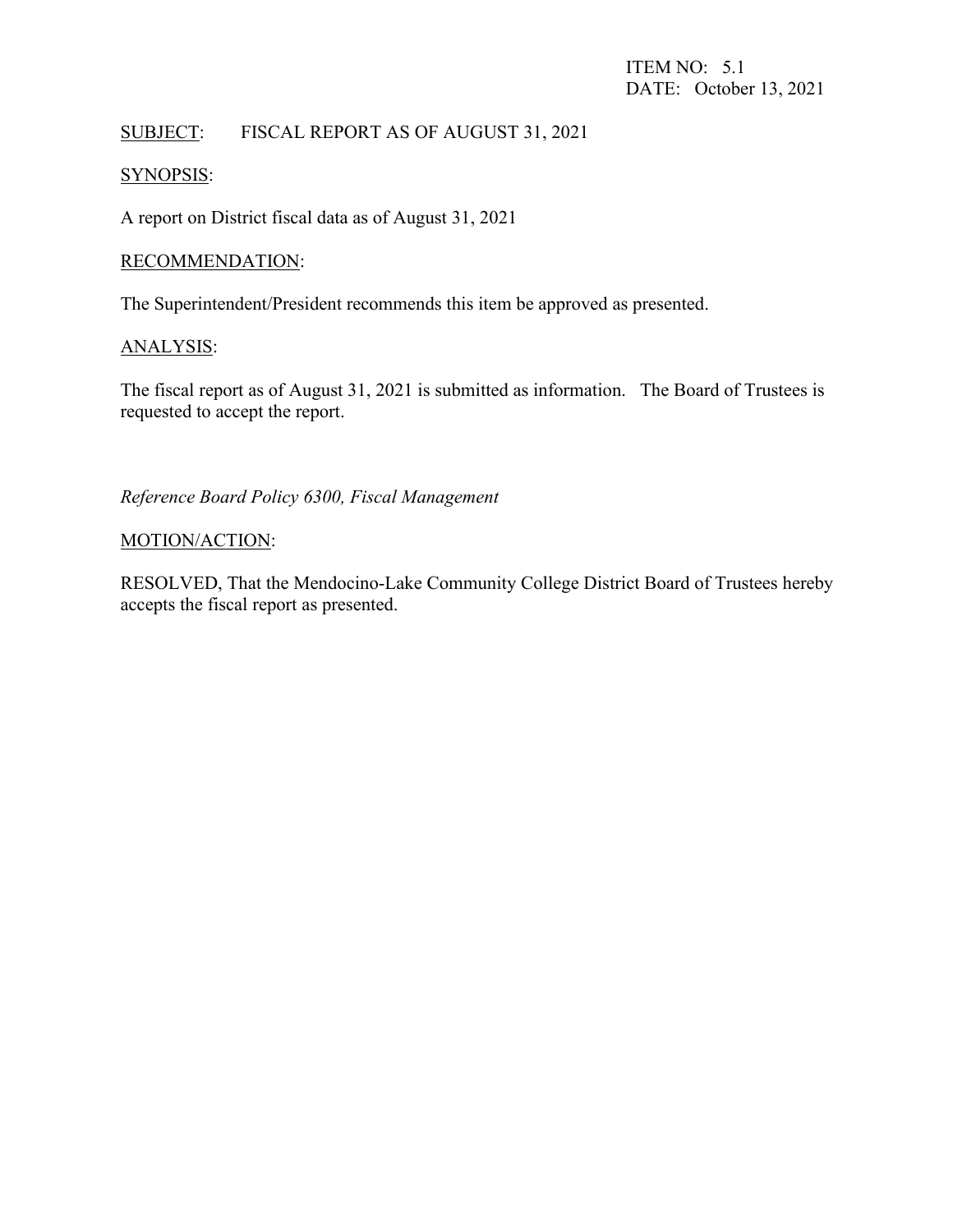# SUBJECT: ACADEMIC CALENDAR

#### SYNOPSIS:

Board of Trustees adoption of the 2022/2023 Academic Calendar.

### RECOMMENDATION:

The Superintendent/President recommends adoption of the 2022/2023 Academic Calendar.

#### ANALYSIS:

The 2022/2023 calendar approximates previous calendars. Holidays and the 175-day instruction schedule are directed by the Chancellor's Office.

The 2022/2023 Academic Calendar was shared with the members of the President's Policy Advisory Committee for distribution to all constituent group members to gather input and comments. Those comments were received and shared by the committee members. After discussion, the President's Policy Advisory Committee members unanimously recommended to the Superintendent/President that the attached calendar be adopted as the academic calendar for the 2022/2023 year.

*Reference Board Policy 4010, Academic Calendar*

#### MOTION/ACTION:

RESOLVED, That the Mendocino-Lake Community College District Board of Trustees hereby adopts the 2022/2023 Academic Calendar as presented.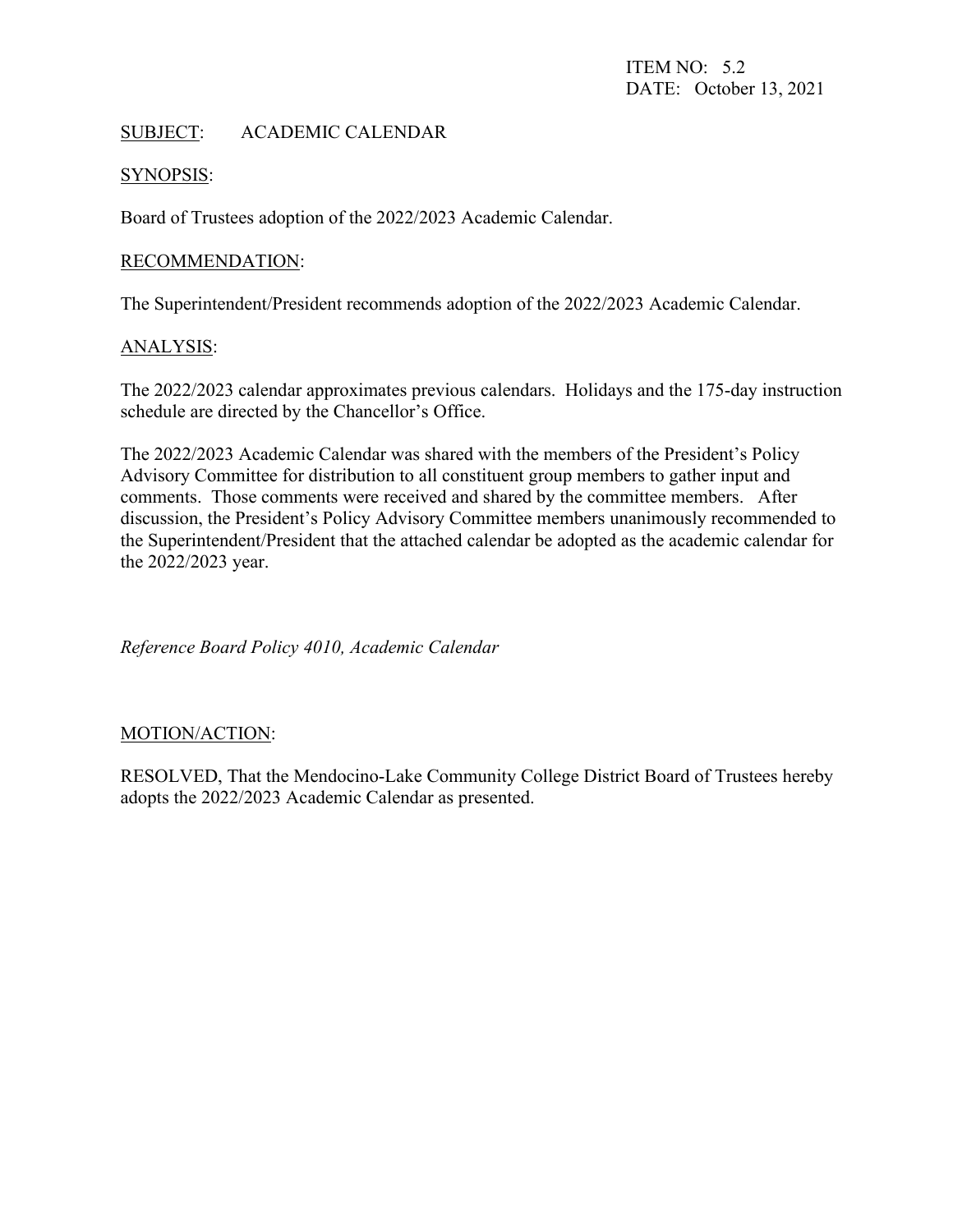### SUBJECT: CONTRACTS AND AGREEMENTS – QUARTERLY RATIFICATION

#### SYNOPSIS:

Board of Trustees review and ratification of contracts and agreements for goods and services for the July 1, 2021 through September 30, 2021 quarter of fiscal year 2021/2022.

#### RECOMMENDATION:

The Superintendent/President recommends that the Board of Trustees review and ratify those 2021/2022 contracts and agreements which have been approved at the administrative level, as presented in the attached summary document.

#### ANALYSIS:

In accordance with Education Code Sections 85230-85233, the Board of Trustees may choose to delegate authority to sign contracts and agreements on behalf of the District. Historically the Mendocino-Lake Community College District Board of Trustees has delegated such authority to the Superintendent/President, the Assistant Superintendent/Vice President of Administrative Services, the Vice President of Academic Affairs, and the Vice President of Student Services by Board resolution. This agenda item provides, in summary form, a compilation of those contracts and agreements that have administrative approval for the current fiscal year.

*Reference Board Policy 6340, Bids and Contracts*

#### MOTION/ACTION:

RESOLVED, That the Mendocino-Lake Community College District Board of Trustees does hereby ratify the contracts and agreements as provided on the attached compilation.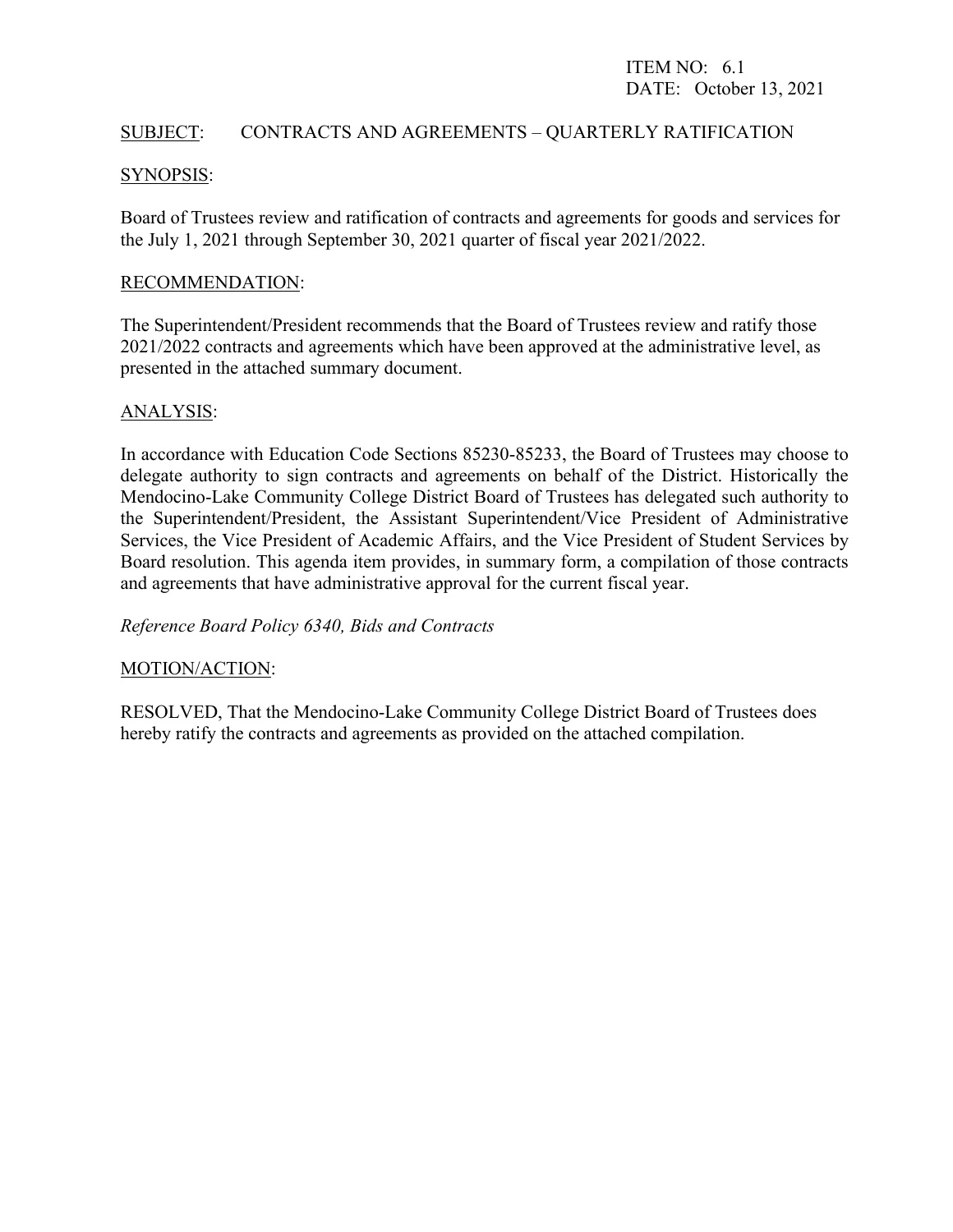| Contract/Agreement                                                                                                                                                                                                                                                                                                                                                                    | Income or <expense></expense> | <b>Responsible VP</b>  |
|---------------------------------------------------------------------------------------------------------------------------------------------------------------------------------------------------------------------------------------------------------------------------------------------------------------------------------------------------------------------------------------|-------------------------------|------------------------|
| <b>Butte-Glenn Community</b><br><b>College District</b><br>August 23, 2021 through June<br>30, 2022<br>Pacific Gas & Electric<br>Company Utility Line Clearance<br>Arborist Training Project.                                                                                                                                                                                         | \$58,000                      | Debra Polak            |
| <b>Concentric Sky</b>                                                                                                                                                                                                                                                                                                                                                                 | $<$ \$50,000>                 | <b>Debra Polak</b>     |
| September 22, 2021 to February<br>26, 2022<br>Program Pathways Mapper<br>College Onboarding Project.                                                                                                                                                                                                                                                                                  |                               |                        |
| <b>New Cingular Wireless PCS,</b><br><b>LLC</b><br>July 19, 2021 to July 19, 2026                                                                                                                                                                                                                                                                                                     | \$0                           | <b>Eileen Cichocki</b> |
| License agreement to allow<br>Cingular/AT&T to install small<br>cell sites (microcells) on the<br>Ukiah Campus to improve<br>cellular phone coverage for<br>students and staff at the site. All<br>costs will be covered by<br>Cingular/AT&T.                                                                                                                                         |                               |                        |
| <b>Ready Education, Inc.</b>                                                                                                                                                                                                                                                                                                                                                          | $<$ \$54,300> year 1          | <b>Ulises Velasco</b>  |
| September 24, 2021 to<br>September 24, 2023<br>Integrated product and service<br>enabling student organizations<br>to share information with and<br><i>otherwise communicate with</i><br>their university or college; and<br>provide students with access to<br>information, activities,<br>communities, and/or other<br>products and services via a<br>mobile interface/application. | $<$ \$49,300> year 2          |                        |
| <b>Shasta-Tehama-Trinity Joint</b><br><b>Community College</b><br>July 1, 2021 to June 30, 2022                                                                                                                                                                                                                                                                                       | \$25,000                      | <b>Debra Polak</b>     |
| Sustain effective program<br>related strategies to serve<br>formerly incarcerated students.                                                                                                                                                                                                                                                                                           |                               |                        |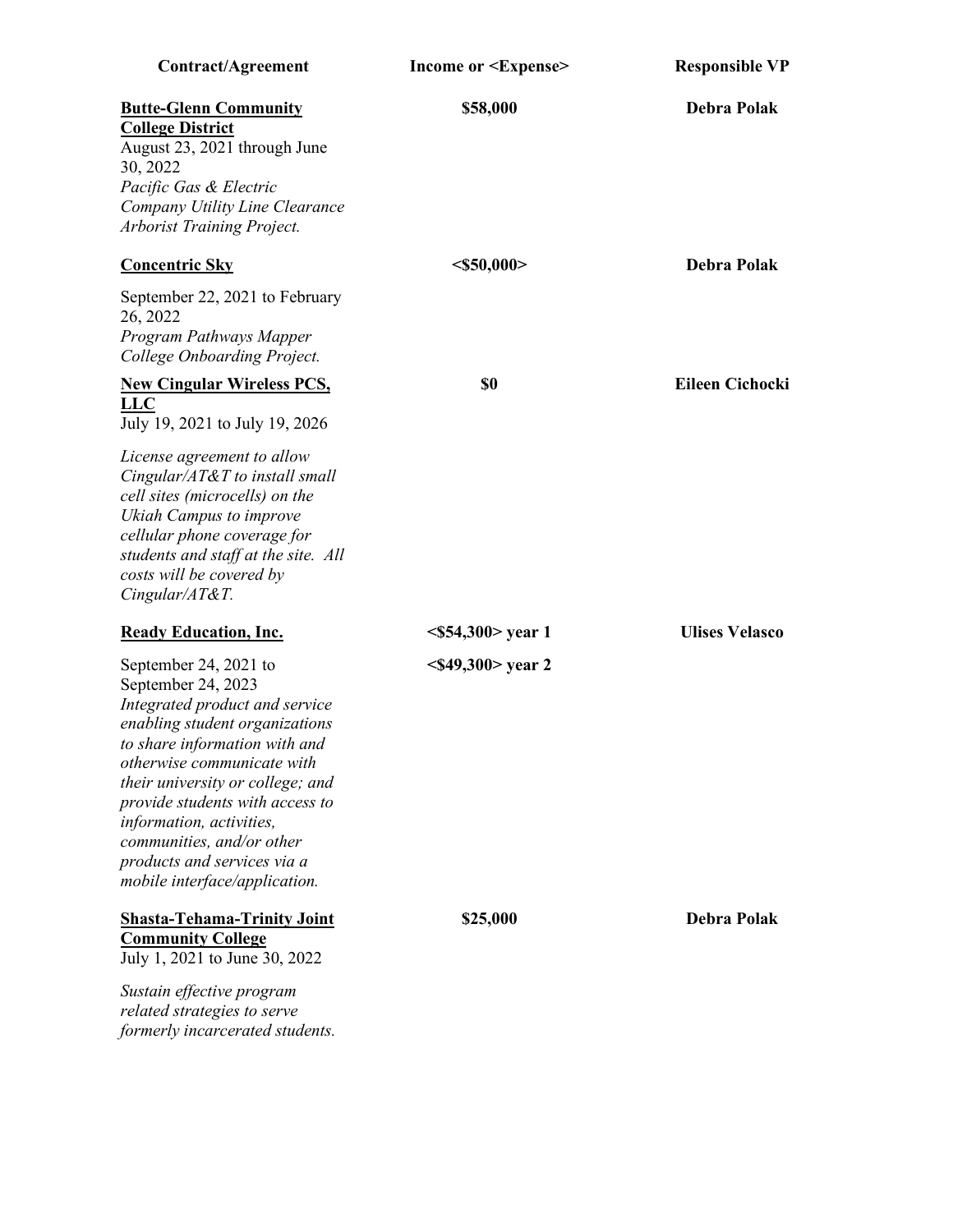# SUBJECT: 2021/22 DISTRICT PRIORITIES

#### SYNOPSIS:

Establishment of the 2021/22 District Priorities

#### RECOMMENDATION:

The Superintendent/President recommends this item be approved as presented.

#### ANALYSIS:

The 2020/21 District Priorities as established by the Board of Trustees were used as a template for the attached draft priorities for the 2021/22 year. The change made from the 2020/21 priorities reflects the college's commitment to support sustainable and resilient practices and to create a supportive and collaborative  $21<sup>st</sup>$  century learning environment. Included is a document highlighting activities completed in support of the 2019/20 District Priorities.

# *Reference Board Policy 2200, Board Duties and Responsibility*

#### MOTION/ACTION:

RESOLVED, that the Board of Trustees of the Mendocino-Lake Community College District does hereby establish the 2021/22 District Priorities as presented.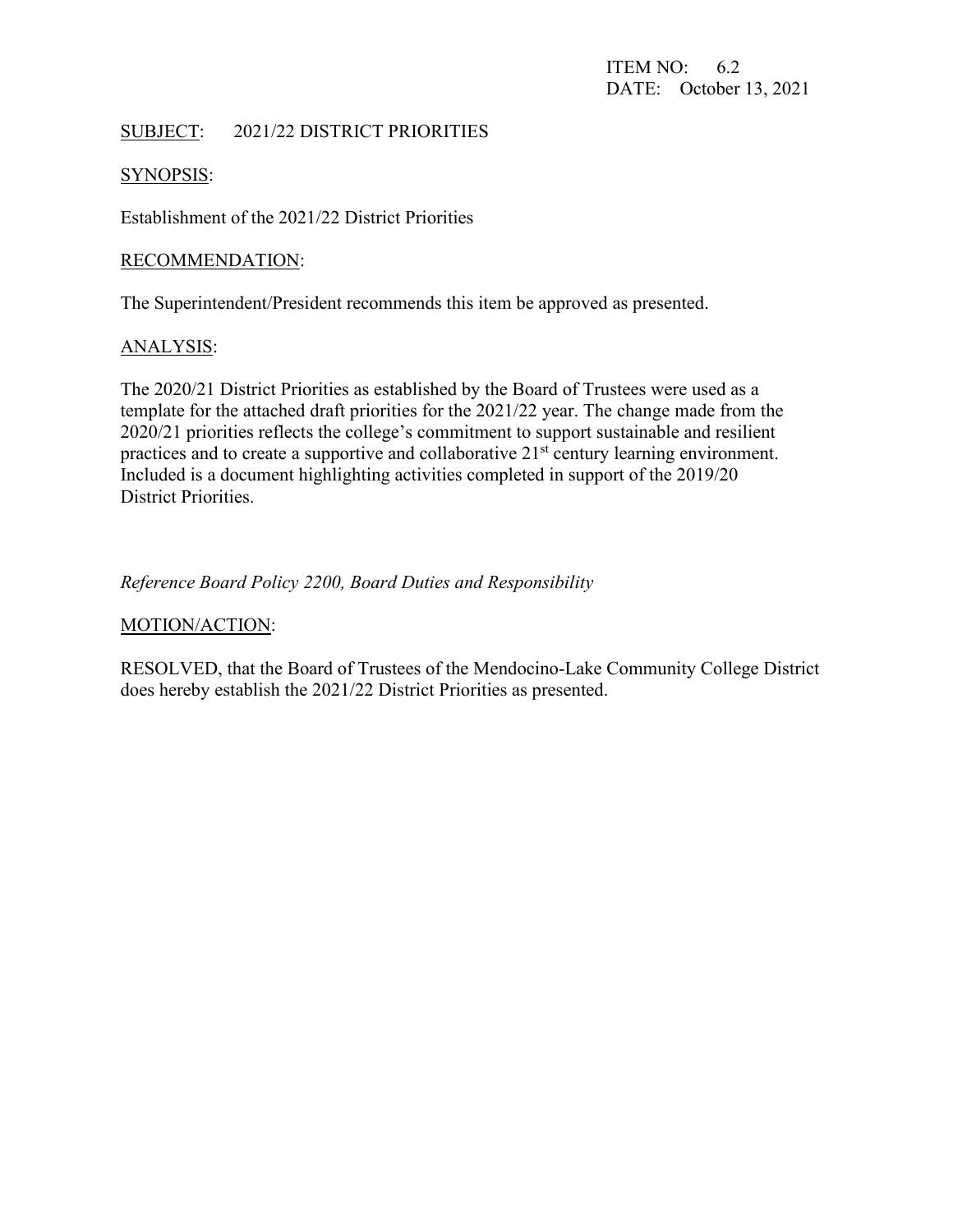# ITEM NO: 6.3 DATE: October 13, 2021

#### SUBJECT: MENDOCINO-LAKE ADULT AND CAREER EDUCATION CONSORTIUM

#### SYNOPSIS:

Board of Trustees consideration of a resolution concerning the Mendocino-Lake Adult and Career Education (MLACE) Consortium is requested.

#### RECOMMENDATION:

The Superintendent/President recommends adoption of the proposed resolution.

#### ANALYSIS:

Mendocino College is a member of MLACE, an adult education regional consortium whose goal is to provide adults seamless and integrated educational and career pathways and services. Resolution 10-21-02 authorizes Monica Flores and Sarah Walsh as two additional voting members from the District to serve on the MLACE Consortium.

*Board Policy 2430 – Delegation of Authority to the Superintendent/President*

# MOTION/ACTION:

RESOLVED, That the Mendocino-Lake Community College District Board of Trustees does hereby adopt Resolution 10-21-01 – Designation of District Representatives.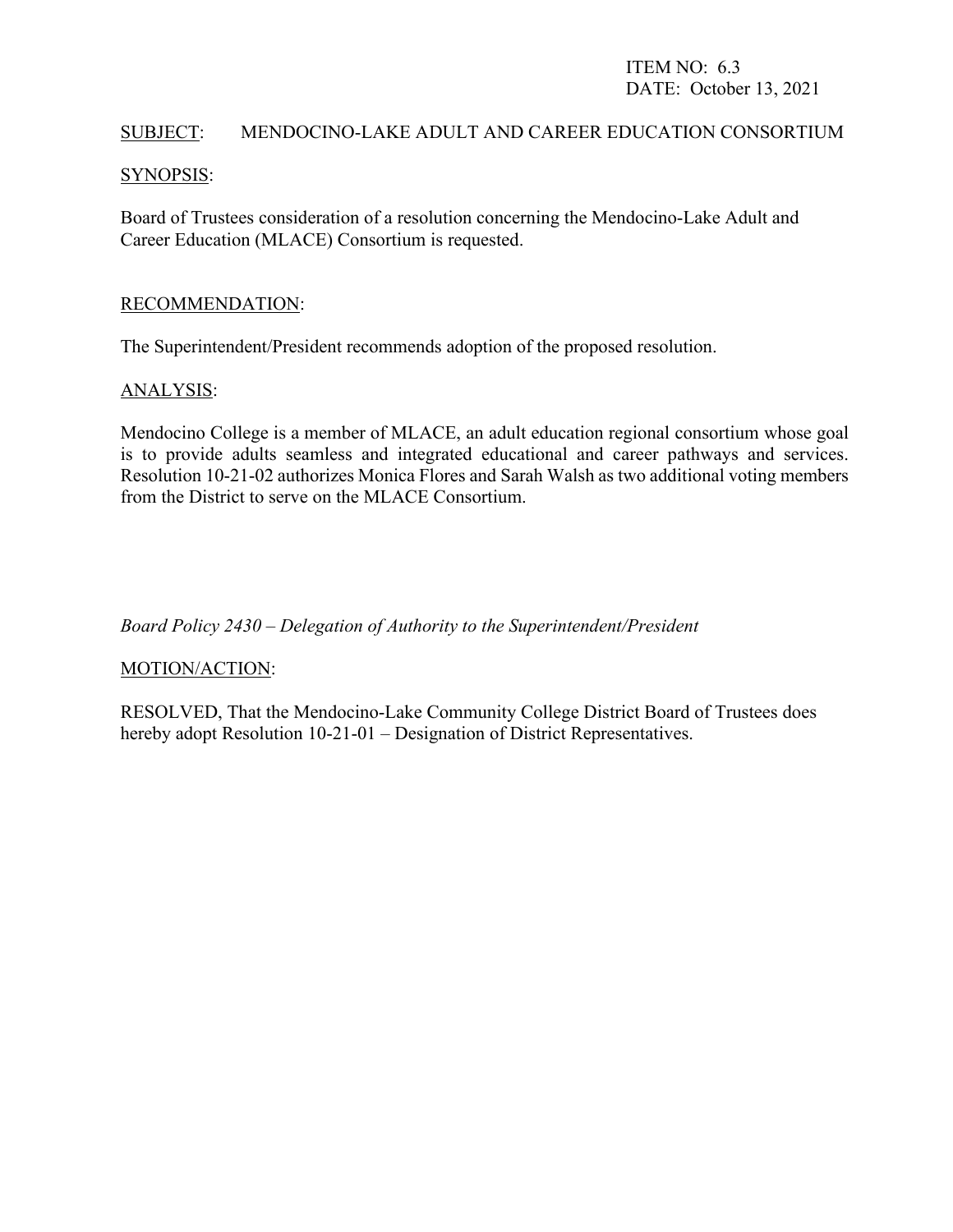### **MENDOCINO-LAKE COMMUNITY COLLEGE DISTRICT BOARD OF TRUSTEES**

### **RESOLUTION 10-21-02**

# **DESIGNATION OF DISTRICT REPRESENTATIVES TO MENDOCINO-LAKE ADULT AND CAREER EDUCATION (MLACE) CONSORTIUM**

**WHEREAS,** Mendocino-Lake Community College District is a member of the Mendocino Lake Adult and Career Education Consortium; and

**WHEREAS**, Mendocino Lake Adult and Career Education Consortium allow each member district to have two voting members;

**NOW, THEREFORE BE IT RESOLVED**, that Monica Flores and Sarah Walsh are hereby approved as the official voting members from this member district to attend and vote at the Mendocino Lake Adult and Career Education Consortium meetings.

ADOPTED this  $13<sup>th</sup>$  day of October, 2021.

| TeMashio Anderson<br>Marie Myers<br>Noel O'Neal<br>John Tomkins |              | <b>Xochilt Martinez</b><br>Ed Nickerman<br>Robert Jason Pinoli |               |
|-----------------------------------------------------------------|--------------|----------------------------------------------------------------|---------------|
| AYES                                                            | <b>NAYES</b> | <b>ABSTENTIONS</b>                                             | <b>ABSENT</b> |

Clerk, Board of Trustees Mendocino-Lake Community College District

ATTEST:

Timothy Karas, Secretary Board of Trustees Mendocino-Lake Community College District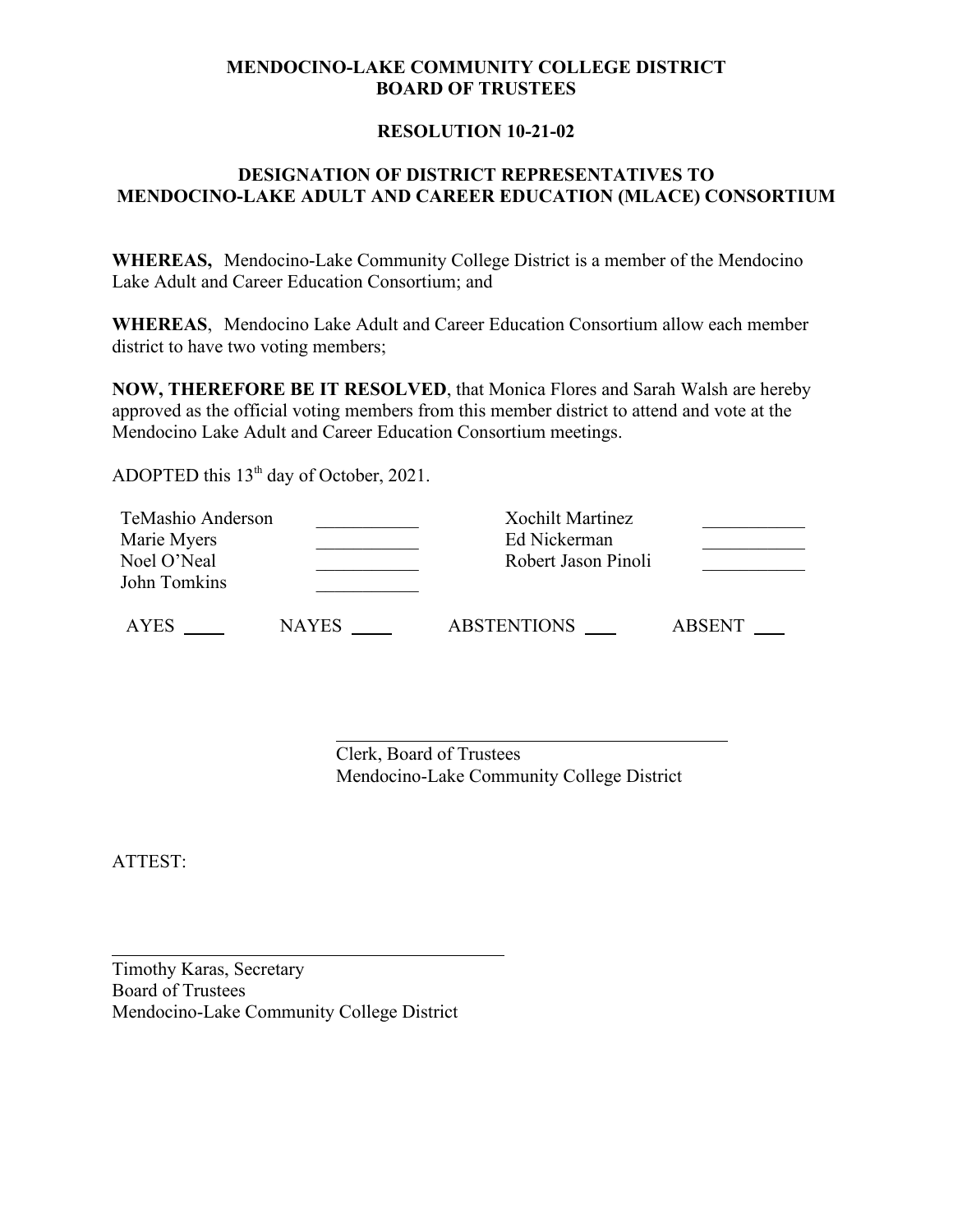#### SUBJECT: BOARD POLICY ADDITIONS AND REVISIONS – SECOND READING

#### SYNOPSIS:

New and revised board policies are presented for adoption.

#### RECOMMENDATION:

The Superintendent/President recommends this item be approved as presented.

#### ANALYSIS:

As part of the ongoing effort to review all policies in the Board Policy Manual in a timely manner, the following Board policies are submitted for the Board's review. As part of the process, all Board Policies are being updated to reflect the standard numbering system used by Community Colleges throughout the state.

The ongoing COVID pandemic has created unique challenges to be responsive to the changing conditions. Board action is required to implement vaccination/testing requirements for employee and/or students. The mandates in place for California State employees announced by the Governor do not apply to community colleges. The State Chancellor Office does not have the authority to require or implement vaccination/testing mandates. The authority rests with each local community college district. There are no Education Code or Regulations enacted to guide or require vaccination/testing mandates; nor is there local public health order requiring vaccination/testing mandates. The current local health order requires indoor masking regardless of vaccination statues. The district complies with the local health orders.

To respond to the increasing cases of COVID in Mendocino and Lake Counties, with both counties classified in the Center of Disease Control (CDC) high community transmission category. Two board policies have been drafted for review as a first read. The two policies are in Chapter 2 of the Board Policy manual. This chapter was chosen because, without a legal template from CCLC, Educational Code, Title 5 Regulations, or other specific legal directives the Board needs to exercise its authority in a measured and precise manner.

Approximately, 37 districts out of 73 community college districts are considering/implementing vaccination/testing mandates. Without a board policy template from CCLC or other regulatory agencies, we reviewed policies developed by other districts that have internal and external legal services. In the future, policy templates may come that embed items related to COVID-19 in existing policies, such as, *communicable diseases*.

Board Policy 2900 – SARS-COV-2 (COVID-19) Vaccination Requirement - Employees – This new legally required board policy has been created using a template from another California Community College District as a guide. The policy was reviewed by the President's Policy Advisory Committee on August 27, 2021, and now comes to the Board of Trustees for final review.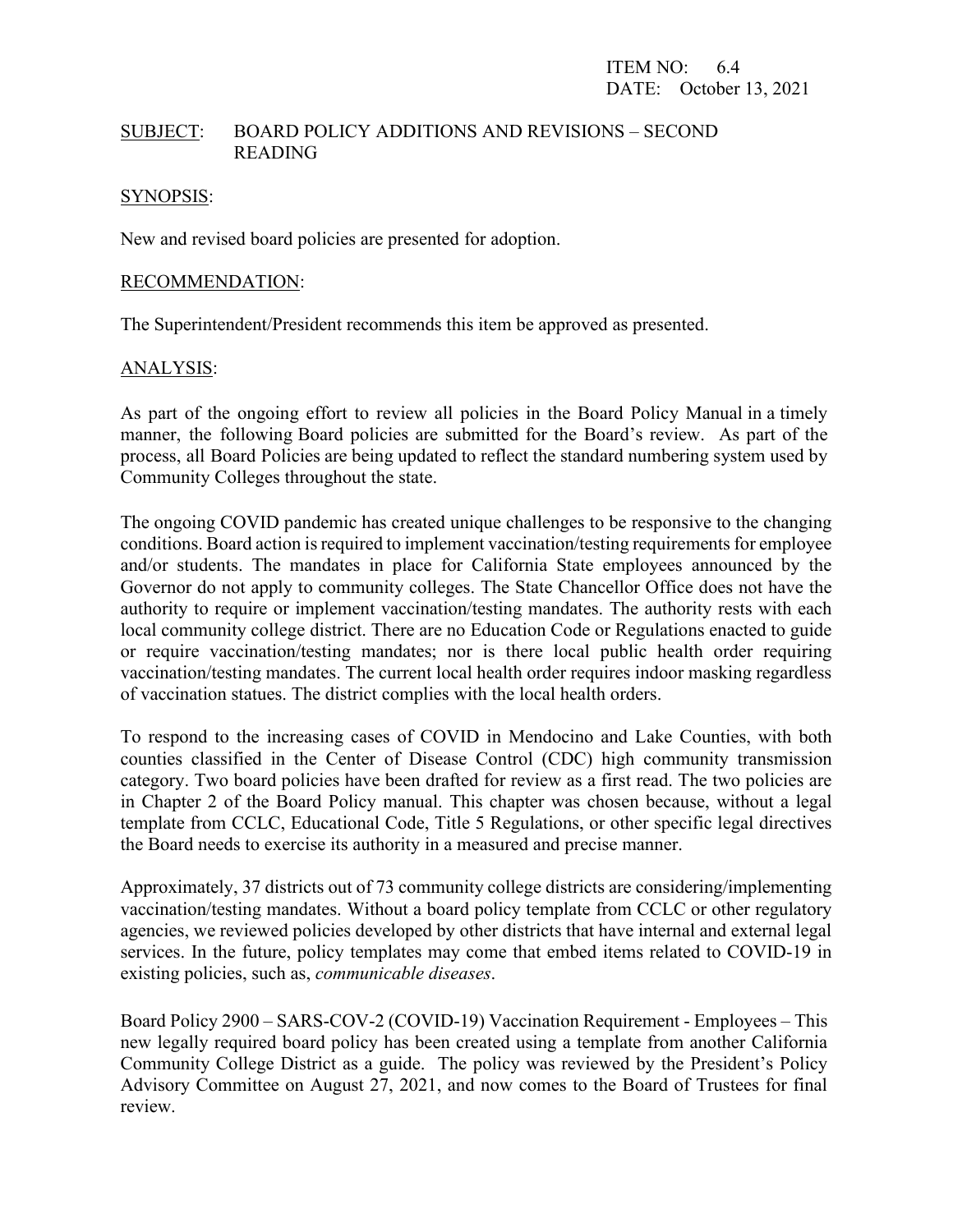Board Policy 2901 – SARS-COV-2 (COVID-19) Vaccination Requirement - Students – This new legally required board policy has been created using a template from another California Community College District as a guide. The policy was reviewed by the President's Policy Advisory Committee on August 27, 2021, and now comes to the Board of Trustees for final review.

# MOTION/ACTION:

RESOLVED, that the Board of Trustees of the Mendocino-Lake Community College District does hereby adopt Board Policy 2900 and Board Policy 2901 as presented.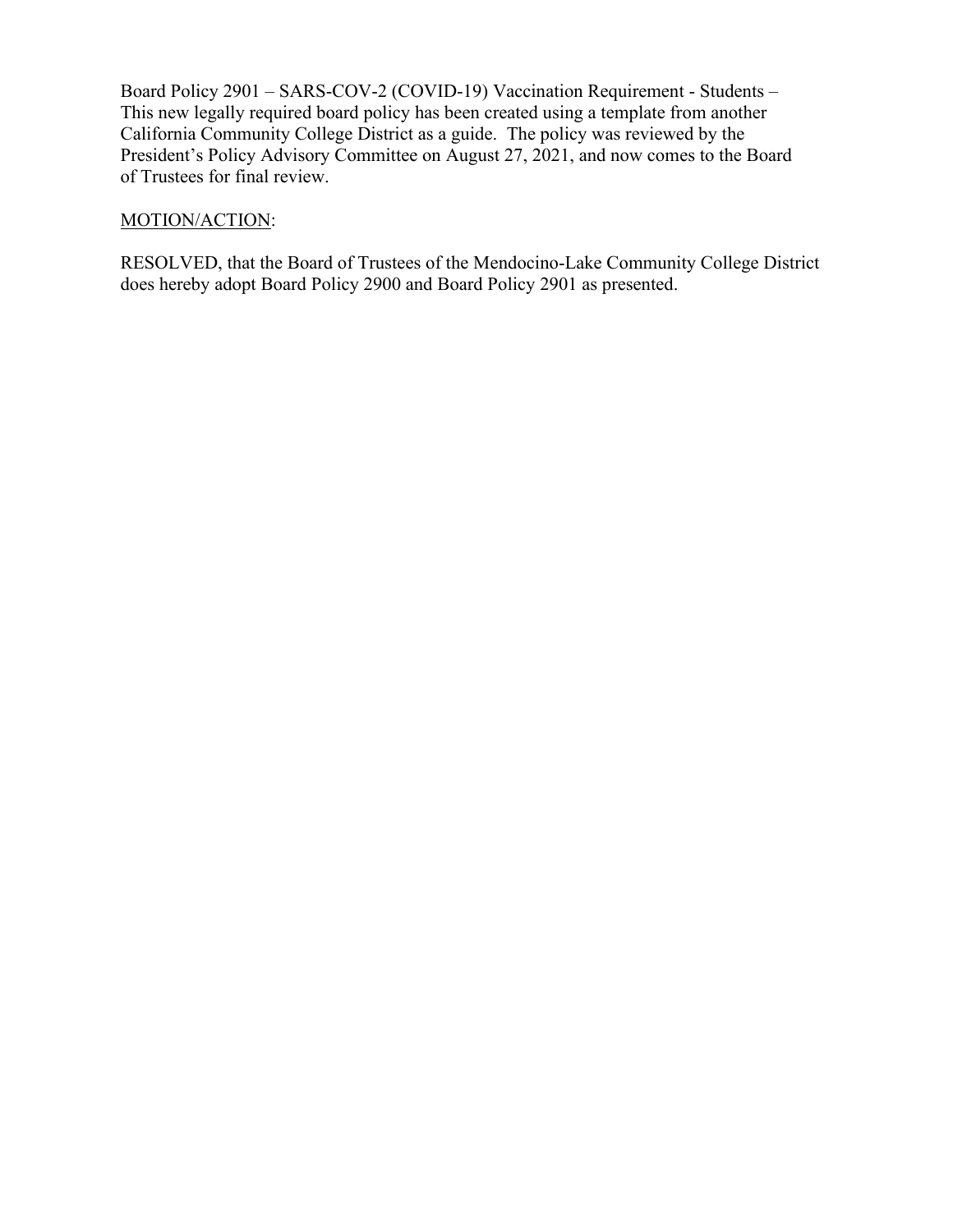# SUBJECT: MENDOCINO COLLEGE FOUNDATION REPORT

### SYNOPSIS:

This is an informational report from the Mendocino College Foundation staff.

### ANALYSIS:

At the Foundation Board of Directors meeting on Tuesday, October 5<sup>th</sup>, the Board of Directors approved \$10,000 for the Student Emergency Fund for non-COVID related emergencies. Students can contact Kris Bartolomei [\(kbartolo@mendocino.edu\)](mailto:kbartolo@mendocino.edu) to getinformation on accessing funds.

Welcome the Friends of the Mendocino College Veterans and Dependents affiliate! The Board of Directors approved the creation of the affiliate at their meeting on Tuesday, October 5<sup>th</sup>.

The Foundation's Fall newsletter has been distributed via mail and on the website. It canbe viewed here:<https://foundation.mendocino.edu/newsletters/>. Please contact the Foundation Office if you would like to be added to the mailing list for our next mailing.

All documents and backup have been completed and sent for the 20/21 Foundation audit. A draft will be available in mid-November with a final draft provided in December.

The Foundation continues to conduct outreach to AAFG recipients to take advantage oftheir AAFG scholarships for attending Mendocino College or completing HS graduation.

22-23 Scholarship Application Season is approaching! The application period will beginon Monday, December 6, 2021 and go through Tuesday, March 1, 2022.

The Foundation's Fall appeal letter is beginning production. The appeal letter will bedistributed in early/mid-November.

The next Foundation Board of Directors meeting will be held on Tuesday, December  $7<sup>th</sup>$  via zoom. The Foundation Board of Directors and committees will stay via zoom throughthe end of 2021.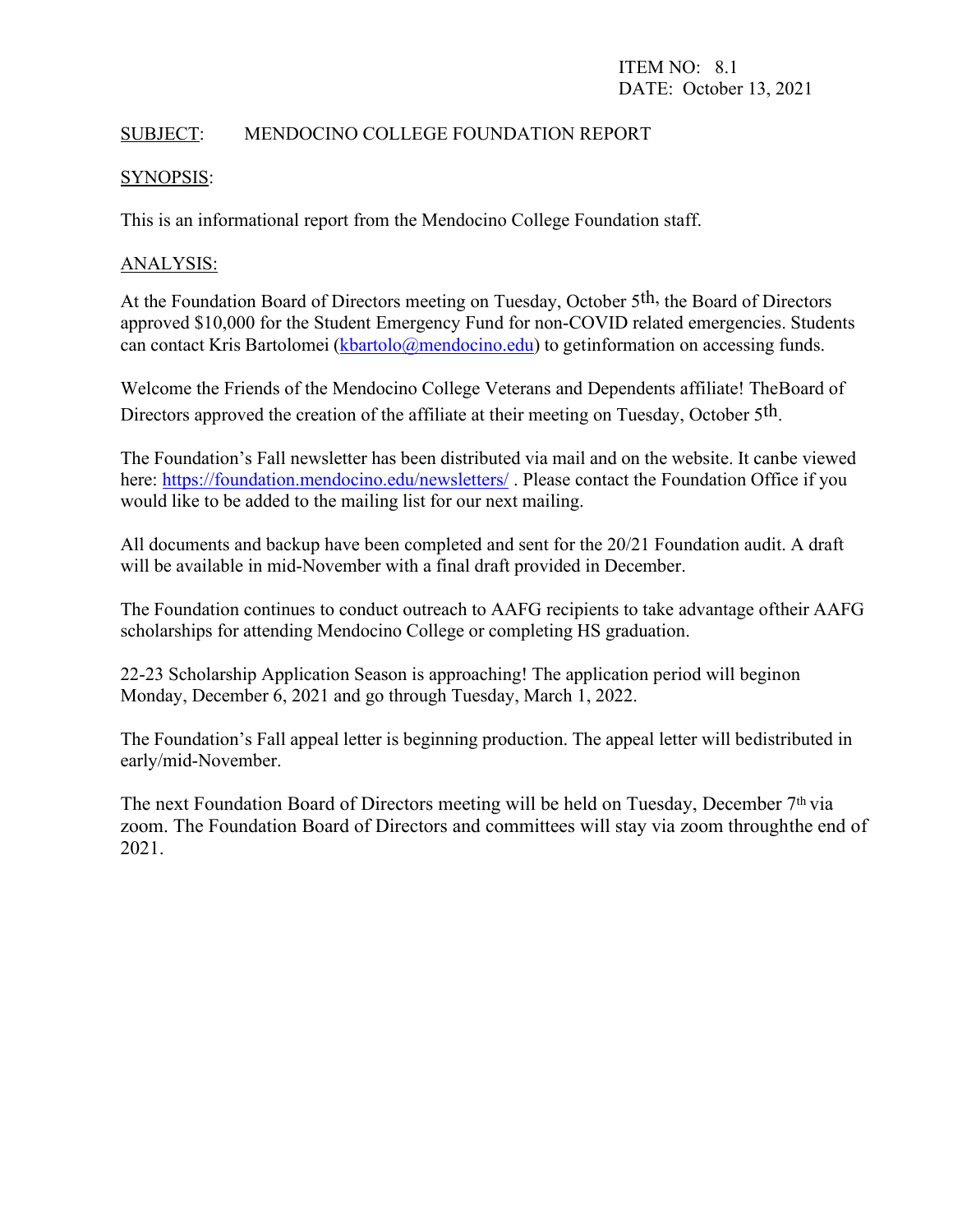ITEM NO: 8.2 DATE: October 13, 2021

# SUBJECT: CONSTITUENT GROUP REPORTS

#### SYNOPSIS:

A report from the Constituent Groups to the Board of Trustees is submitted as information.

# ANALYSIS:

#### *Academic Senate:*

The following report was submitted by Academic Senate President Catherine Indermill:

The Academic Senate continues to focus on the California Community Colleges *Call to Action*, including advancing the findings of the *Vision for Success Diversity, Equity and Inclusion Task Force*, 2020 Report (DEI). The report addresses the need for wide-scale institutional reforms in order to close achievement and equity gaps. The DEI Integrated Plan calls for integrating "diversity, equity and inclusion into the *Vision for Success*". This year the Academic Senate will continue to do our part to continue improving educational achievement and social mobility for our students.

The Academic Senate is taking steps towards incorporating the *Diversity Strategies* and *Best Practices* outlined in the DEI report into the work of all our committees. Our goal is to acknowledge those strategies and practices that are already part of the committee actions and processes, and to develop those not in place. There is at least one senator on each of the key decision-making committees. We plan to use this platform to advance our local DEI work.

#### *Classified Senate:*

The following report was submitted by Classified Senate President Lauren Simmonds:

Please see attached survey results from Full Time Classified Staff and STNC Classified Staff regarding vaccination mandates at MLCCD.

Classified Leadership goals for this term are to increase Classified Staff participation on campus committees and Professional Development opportunities. Guided Pathways Leadership committee is paying for 8 Classified Staff from a variety of departments to attend:

Strengthening Student Success Conference (Virtual) *Leading with Clarity, Determination, and Purpose* Wednesday-Friday October 13th-October 15th 9am-3pm

The Strengthening Student Success Conference will provide California Community College Professionals the opportunity to increase leadership skills, advance equity efforts, improve institutional effectiveness, and more. The conference has been designed to build connections with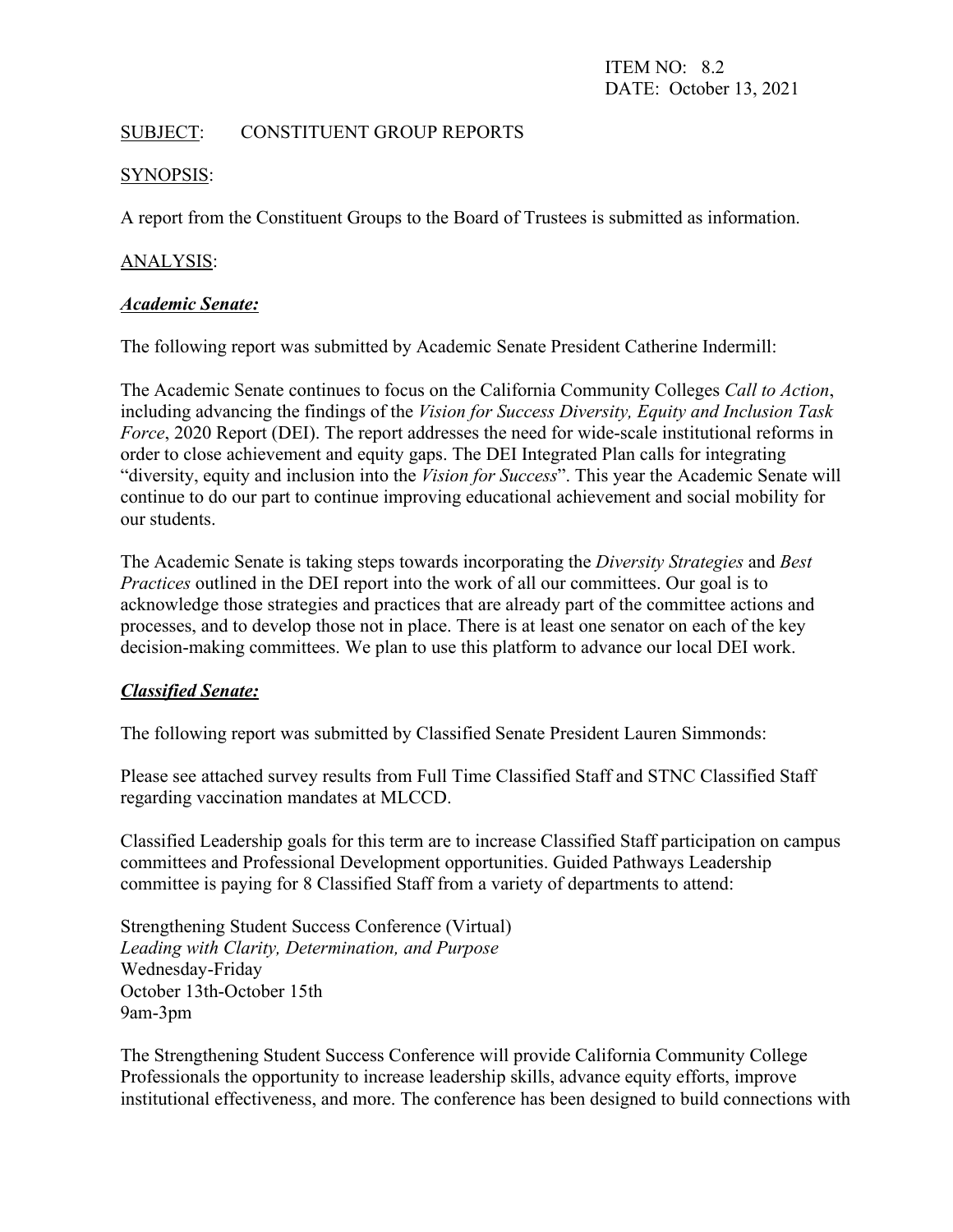colleagues, promote interactive learning, and grant insight to student perspectives through Student Panel Discussions.

Attendees of this three-day virtual conference will gain a deepened understanding of the issues that influence student success at California Community Colleges. Attendees will also learn practical and evidence-based examples of how college staff can optimize student success. We will learn to leverage our synergistic capacity to lead positive change at Mendocino College.

Classified Staff who attend will report back to their prospective departments and help incorporate what they have learned. This is a chance for classified to effectively "Lead From the Middle" and will provide them a sense of leadership they can take pride in. It will further align with our campus Guided Pathways work of securing more campus buy-in/awareness to keep the momentum of Guided Pathways going as the funding fades away.

The Classified Senate is appreciative of the support from Guided Pathways and Superintendent Karas in providing professional development opportunities for classified professionals.

# *Management/Supervisory/Confidential:*

The following report was submitted by Management Team President Janet Daugherty:

The Management Team met on September  $28<sup>th</sup> 2021$ , and discussed the following agenda items:

- Management will support this year's annual Classified fund raiser. Team members will be emailed reminders to contribute to the fund raiser, all donations will be received by the end of November.
- Mendocino College Mission Vision and Value statement edits were reviewed.
- The Covid survey used by various groups across the campus was distributed and completed by the Management Team. There were 26 responses received to the four questions and the results are listed below.
- The campus wide implementation of QLess, an online software platform, allowing social distancing while still serving students, is ready to use in all Student Support areas.
- The ConexED, Cranium Café online tutoring platform has been successfully on-boarded by MESA and the Learning Center.

There were a total of 26 responses received from the Covid survey distributed to the Management group. The survey questions and corresponding results are as follows:

Please select one of the following that best represents your support:

- I support a mandatory vaccine for all faculty, staff and students going onto the Ukiah campus, and/or the centers.  $(11 \text{ votes received} - 42\%)$
- I support a mandatory vaccine for all faculty, staff and students going onto the Ukiah campus, or the centers, with the ability to opt out by providing proof of regularly scheduled testing and negative test results.  $(13 \text{ votes received} - 50\%)$
- I support a vaccine mandate for employees working on-site, but not for students. (0 votes received  $-0\%$
- I do not support a vaccination mandate requirement. (2 votes received  $-8\%$ )

# *Oral reports by other constituent group leaders may be presented at the meeting.*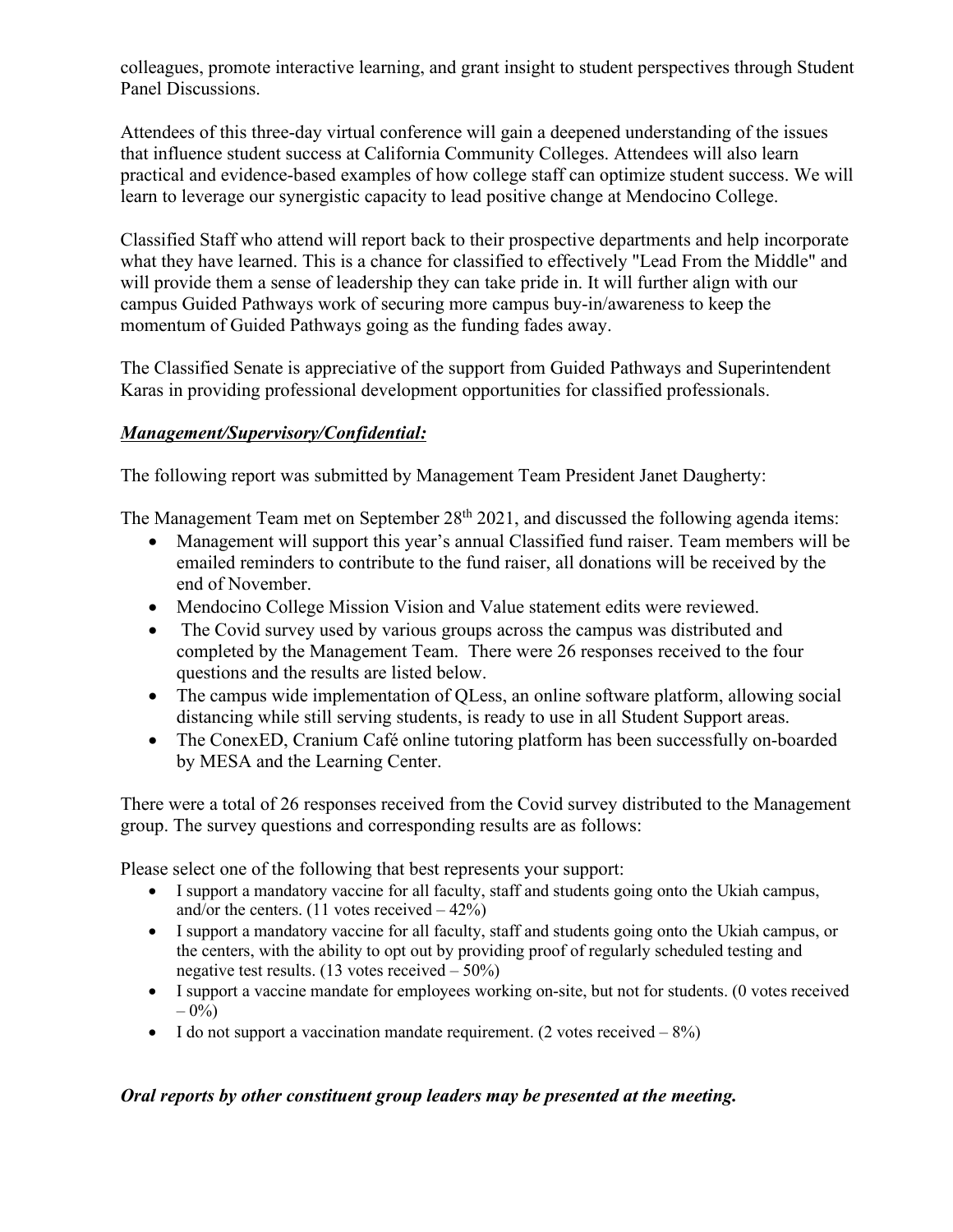#### SUBJECT: BOARD POLICY ADDITIONS AND REVISIONS – FIRST READING

#### SYNOPSIS:

New and revised Board policies are presented for review and discussion.

#### ANALYSIS:

As part of the ongoing effort to review all policies in the Board Policy Manual in a timely manner, the following Board policies are submitted for the Board's review. As part of the process, all Board Policies are being updated to reflect the standard numbering system used by Community Colleges throughout the state.

The following policies were reviewed by the Board of Trustees ad-hoc committee on September 16, 2021; shared with the President's Policy Advisory Committee on September 24, 2021 and are now presented to the Board of Trustees for review and final approval.

Board Policy 2010 – Board Membership – This revised legally required board policy has been updated to reflect a change to the Student Trustee policy number as well the change to the pronoun used.

Board Policy 2200 – Board Duties and Responsibility – This legally required board policy has been revised to now include the legally required non-discrimination language as identified in bold font.

Board Policy 2431 – Superintendent/President Selection – This legally required board policy was previously listed as part of Board Policy 211 and has now been revised to reflect the legally required language and the correct references.

Board Policy 2432 – Superintendent/President Succession – This legally required board policy was previously listed as part of Board Policy 211 and has now been revised to reflect the change in the pronoun used as well as the correct references.

Board members will review the policies and may offer suggestions for changes as deemed necessary. Discussion and/or adoption of the policies will take place at the November 2021 Board meeting.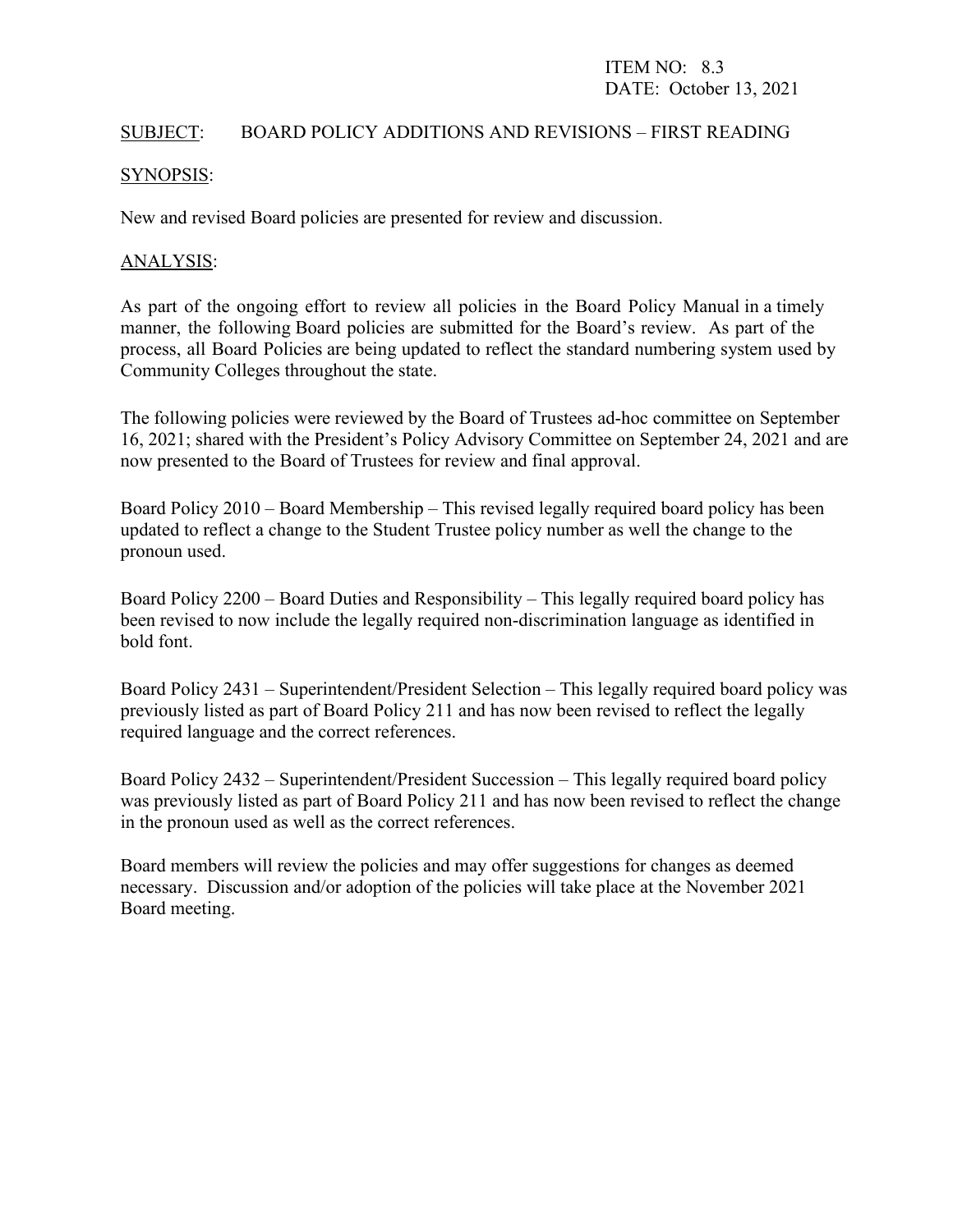# SUBJECT: DECENNIAL REDISTRICTING

### SYNOPSIS:

A redistricting report is submitted as information.

# ANALYSIS:

#### **Issue**

The decennial census marks the time for certain local government entities to redistrict,including community college districts. The Mendocino-Lake Community College District (MLCCD) is subject to mandatory redistricting pursuant to Education Code 5019.5. If the MLCCD does not redistrict before March 1, 2022, the county committee on school re-organization is required to redistrict by April 30, 2022.

#### **Background**

California Community College District governing boards are subject to the federal Voting Rights Act and the one person, one vote principle of the Fourteenth Amendment of the U.S. Constitution. The Voting Rights Act prohibits electoral systems that deny or abridge the voting rights of protected racial and language minority groups. The one person, once vote principle requires that governing board member districts be as equal in population as possible and that election systems that are at-large meet the one person, one vote test. In the MLCCD, the trustees are required to be residents of particular trustee areas and their districts must meet the requirements of the Voting Rights Act.

The results of the 2020 census will soon be available. Because of the decennial nature of the census, we have been reminded that K-12, community college districts and county boards (school agencies) that are divided into trustee areas, or that are considering changing over to them, should be aware of their duties under Education Code § 5019.5.

This section requires school agencies that are divided into trustee areas (by which individual trustees are elected by the registered voters within that area) to adjust the boundaries of those trustee areas consistent with the results of the most recent census. Boundaries need to be adjusted to satisfy at least one of the following conditions: $<sup>1</sup>$ </sup>

a) The population of each area is, as nearly may be, the same proportion of the total population of the district as the ratio that the number of governing board members elected from the area bears to the total number of members of the governing board. For example, if a district has five trustees and elects one trustee from each of five trustee areas, each district should have approximately one-fifth of the total population in each trustee area; or

b) The population of each area is, as nearly as may be, the same proportion of the total population of the district as each of the other areas. The general guideline is that the largest trustee area should be no more than 10% more populous than the smallest trustee area in the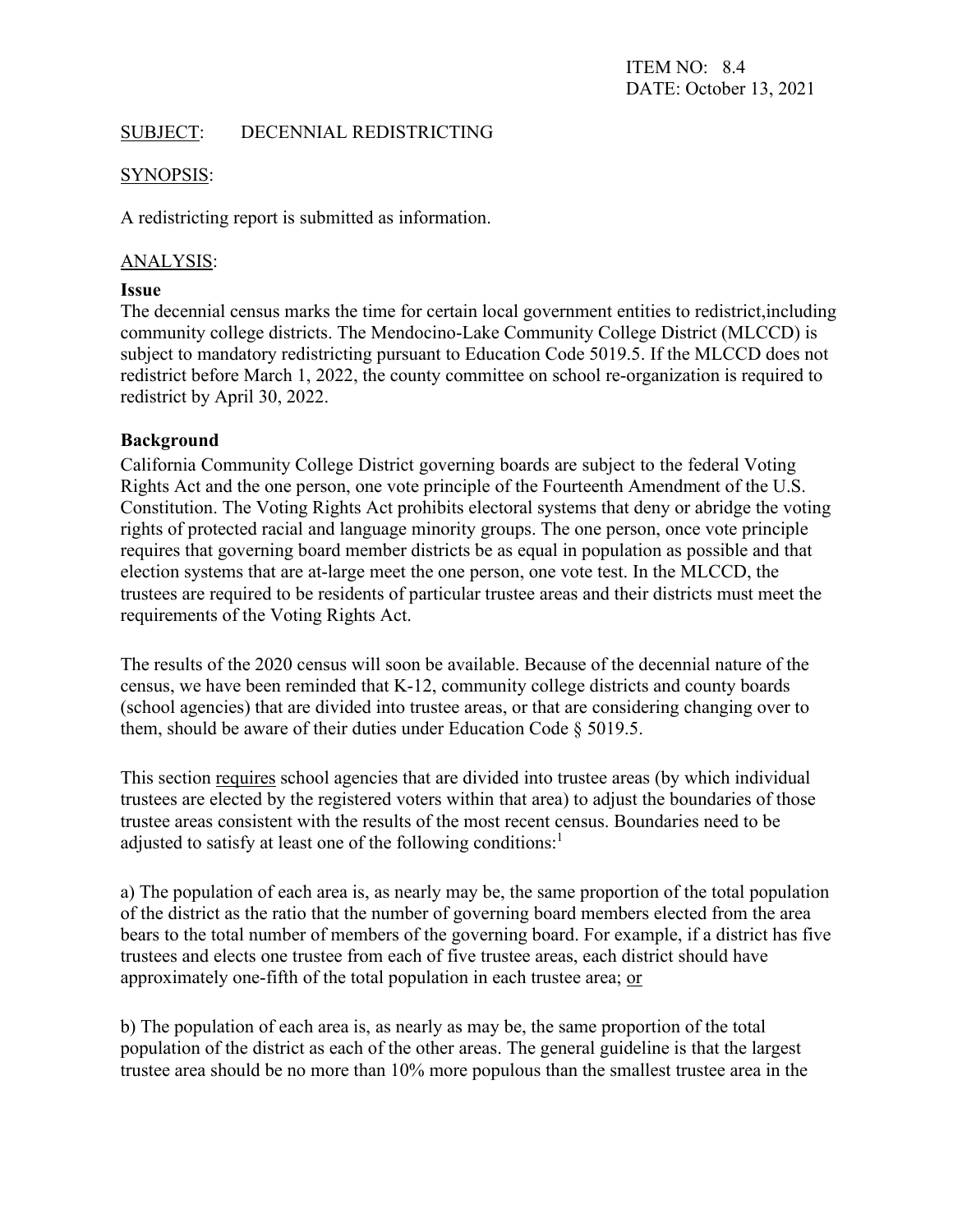district, although districts should, to the greatest extent practicable, try to make the trustee areas as close in size by population as possible.

# **Process\***

MLCCD is working with the Mendocino County planning demographer to ensure voting rights to protected racial and language minority groups; and that the seven trustee areas in the MLCCD are as equal in population as possible.

This will be the first comprehensive redistricting since the previous census in 2011. This process will be the final step in the incorporation of the former College of the Redwoods territory to MLCCD. Due to the census cycle, a comprehensive redistricting process was not conducted in 2017.

#### Trustee Area Example

District population 100,000 divided by 7 areas equals 14,300 per trustee area. With the transfer of territory from the Redwood District, there are currently trustee areas exceeding 23,000 people.

*<sup>1</sup> Section 5019.5 states "the governing board of each school district or community college district….shall adjust the boundaries of any or all of the trustee areas of the district so that one or both of the following conditions are met."*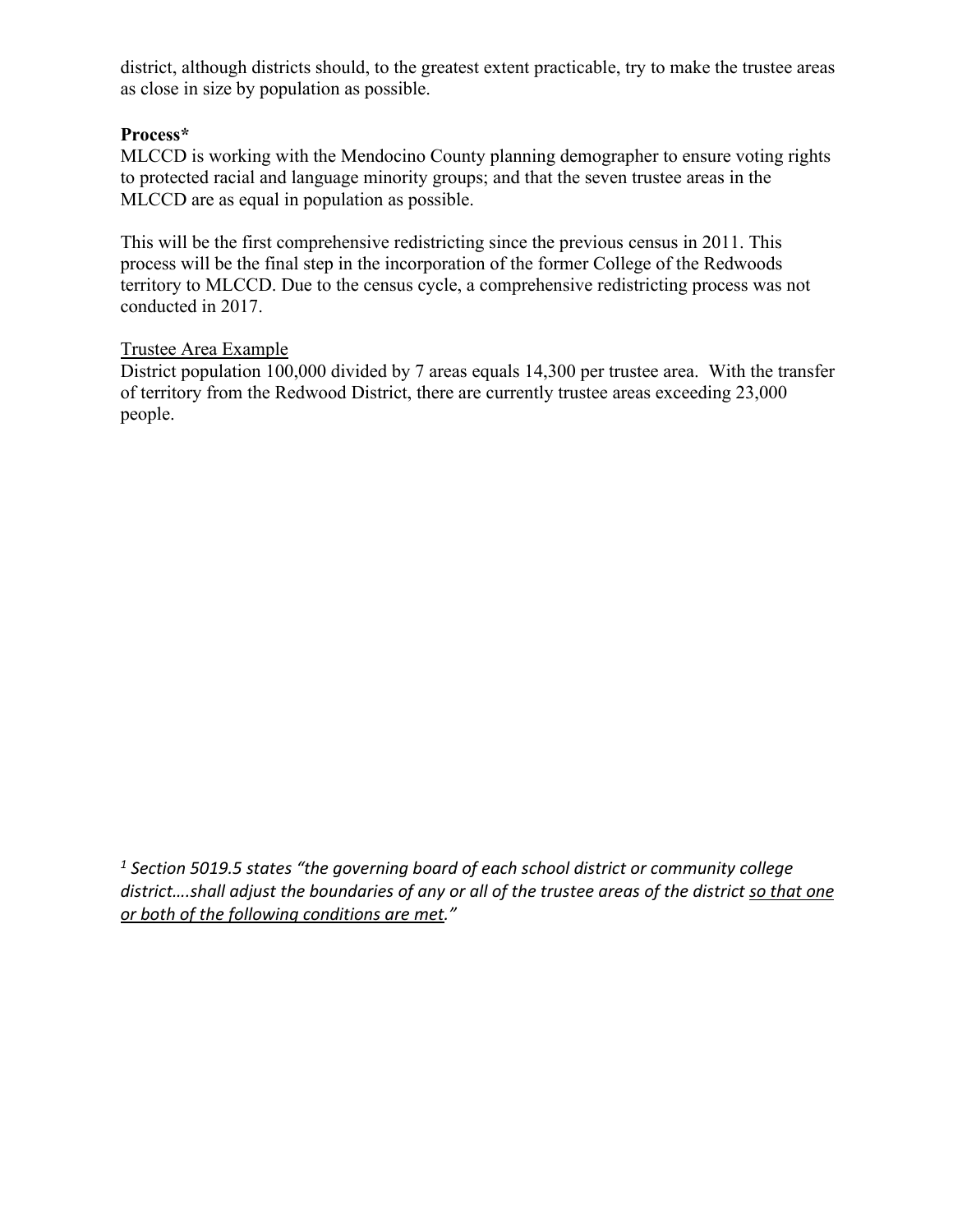# SUBJECT: TRUSTEE REPORTS

# SYNOPSIS:

Individual Trustees share their Board related activities with the full Board.

# ANALYSIS:

# *Oral reports by Trustees may be presented at the meeting.*